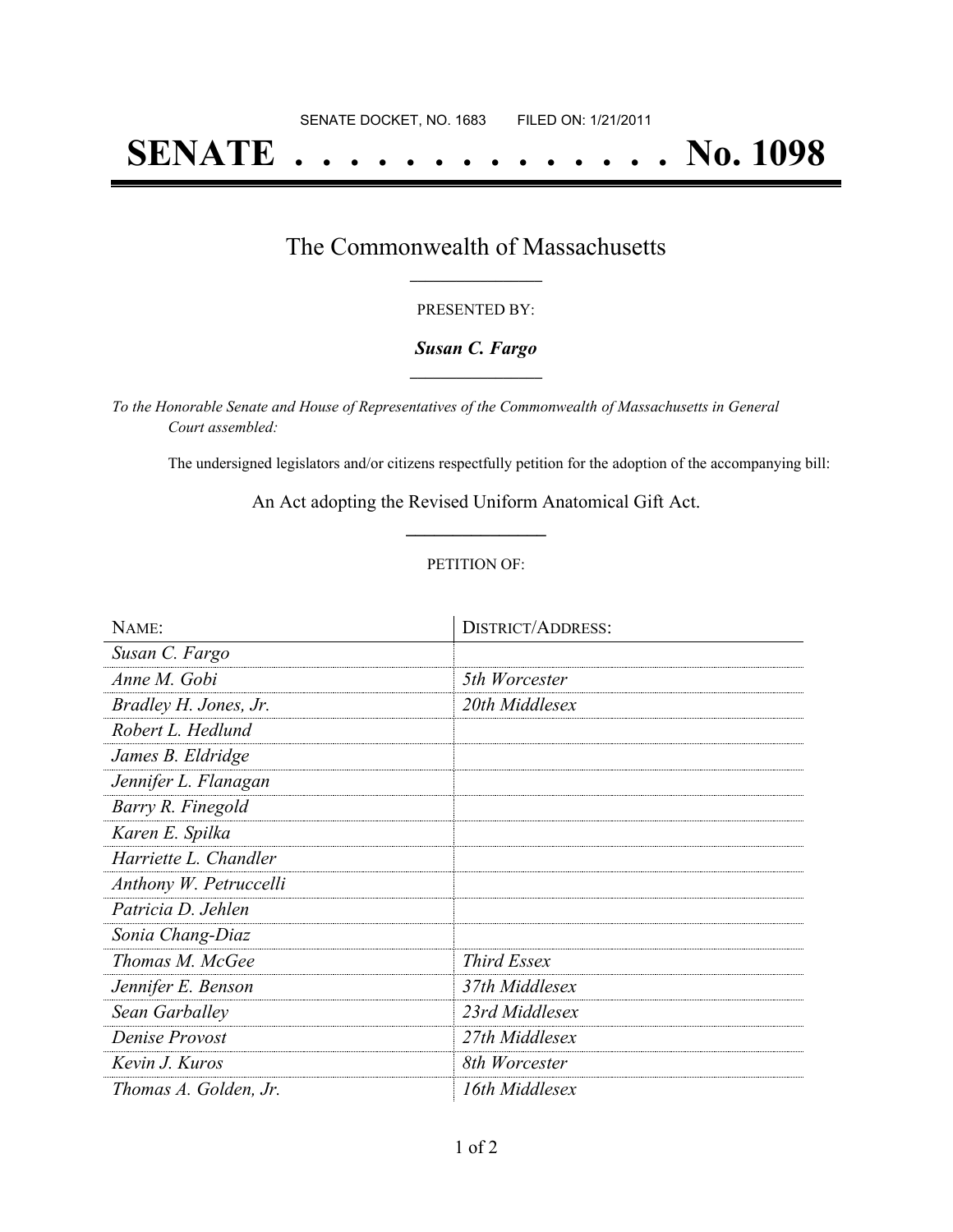| Katherine M. Clark      | <b>Fifth Middlesex</b> |
|-------------------------|------------------------|
| Benjamin Swan           | 11th Hampden           |
| Jason M. Lewis          | 31st Middlesex         |
| Timothy J. Toomey, Jr.  | 26th Middlesex         |
| Carolyn C. Dykema       | 8th Middlesex          |
| Daniel A. Wolf          |                        |
| Frank I. Smizik         | 15th Norfolk           |
| Cory Atkins             | 14th Middlesex         |
| James E. Timilty        |                        |
| James Arciero           | 2nd Middlesex          |
| Viriato Manuel deMacedo | 1st Plymouth           |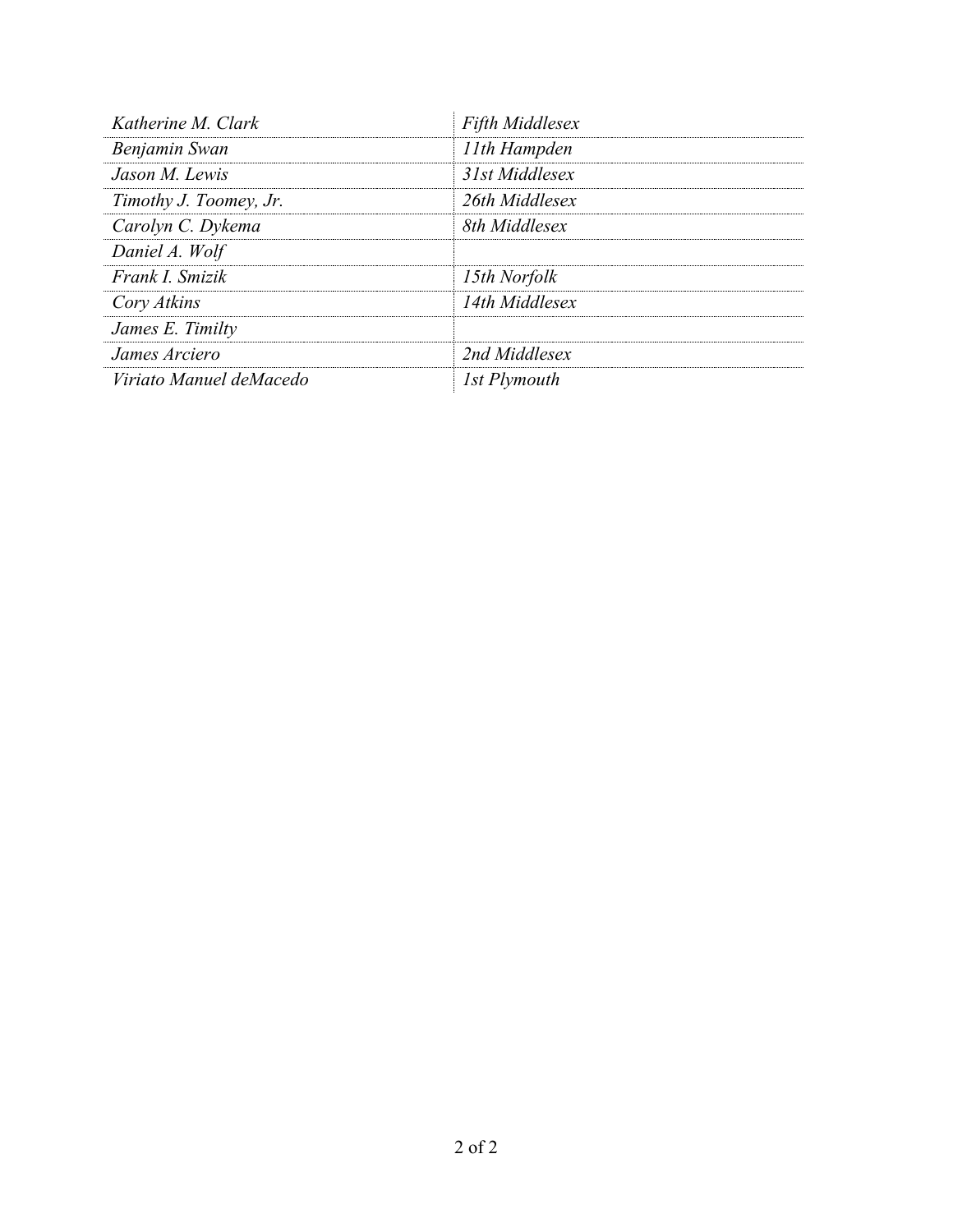### SENATE DOCKET, NO. 1683 FILED ON: 1/21/2011 **SENATE . . . . . . . . . . . . . . No. 1098**

By Ms. Fargo, petition (accompanied by bill, Senate, No. 1098) of deMacedo, Eldridge, Provost and other members of the General Court for legislation to adopt the Revised Uniform Anatomical Gift Act [Joint Committee on Public Health].

### The Commonwealth of Massachusetts

**\_\_\_\_\_\_\_\_\_\_\_\_\_\_\_ In the Year Two Thousand Eleven \_\_\_\_\_\_\_\_\_\_\_\_\_\_\_**

An Act adopting the Revised Uniform Anatomical Gift Act.

*Whereas,* The deferred operation of this act would tend to defeat its purpose, which is to to provide for the promotion of organ and tissue donation, therefore, it is hereby declared to be an emergency law, necessary for the immediate preservation of the public convenience.

Be it enacted by the Senate and House of Representatives in General Court assembled, and by the authority *of the same, as follows:*

| 1              | SECTION 1. Sections 5A through 13, inclusive of chapter 113 shall be repealed.      |
|----------------|-------------------------------------------------------------------------------------|
| $\overline{2}$ | SECTION 2. The General Laws are hereby amended by inserting after chapter 113 the   |
| 3              | following chapter:-                                                                 |
| 4              | <b>CHAPTER 113A</b>                                                                 |
| 5              | UNIFORM ANATOMICAL GIFT ACT                                                         |
| 6              | Section 1. SHORT TITLE. This act may be cited as the "Uniform Anatomical Gift Act". |
| 7              | Section 2. DEFINITIONS. In this act:                                                |
| 8              | (1) "Adult" means an individual who is at least 18 years of age.                    |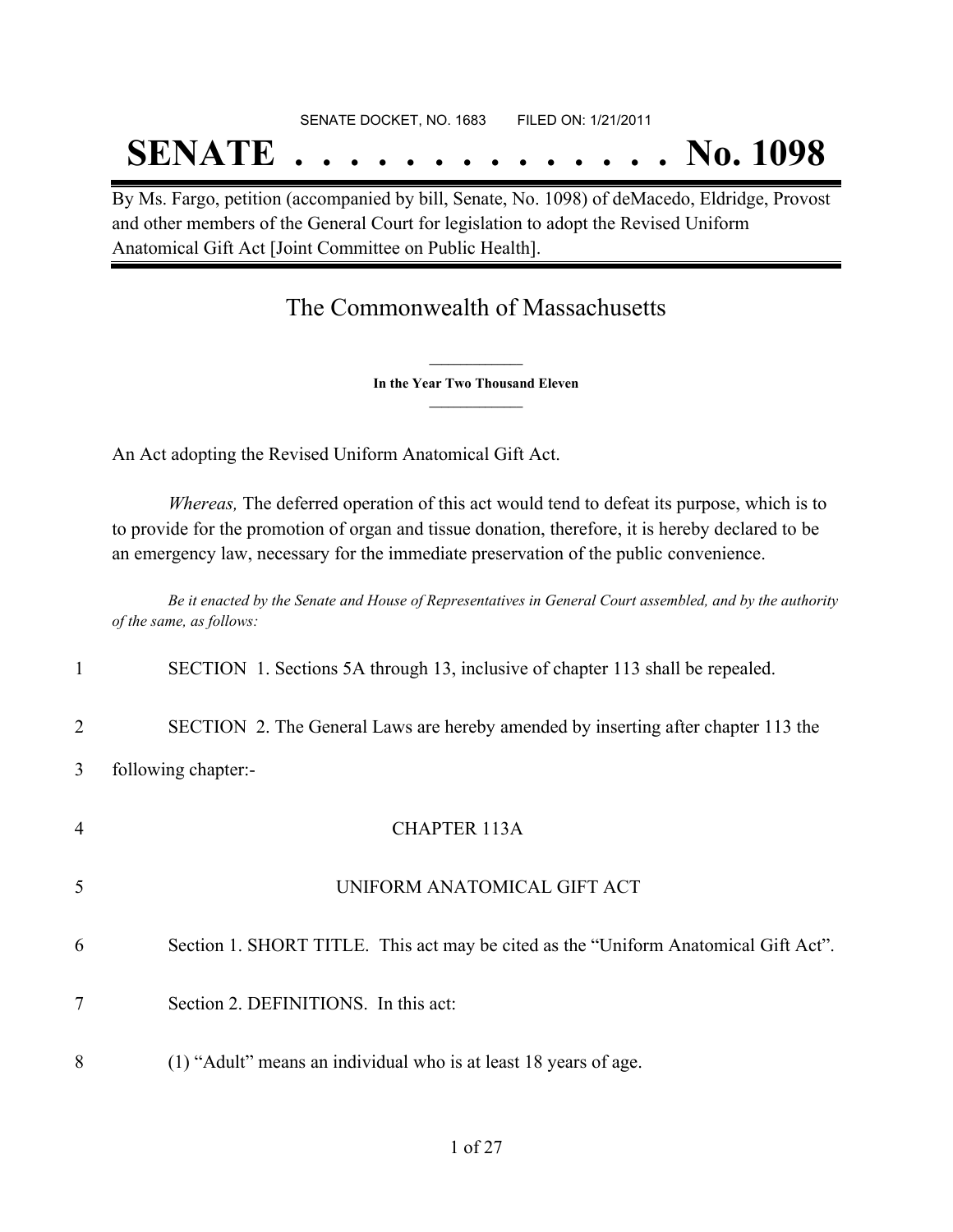(2) "Agent" means an individual:

| 10 | (A) authorized to make health-care decisions on the principal's behalf by a power of               |
|----|----------------------------------------------------------------------------------------------------|
| 11 | attorney for health care including but not limited to a health care agent appointed under a health |
| 12 | care proxy pursuant to chapter 201D; or                                                            |
| 13 | (B) expressly authorized to make an anatomical gift on the principal's behalf by any other         |
| 14 | record signed by the principal.                                                                    |
| 15 | (3) "Anatomical gift" means a donation of all or part of a human body to take effect after         |
| 16 | the donor's death for the purpose of transplantation, therapy, research or education.              |
| 17 | (4) "Decedent" means a deceased individual and includes a stillborn infant or fetus.               |
| 18 | (5) "Disinterested witness" means a witness other than the spouse, child, parent, sibling,         |
| 19 | grandchild, grandparent or guardian of the individual who makes, amends, revokes, or refuses to    |
| 20 | make an anatomical gift, or another adult who exhibited special care and concern for the           |
| 21 | individual. The term does not include a individual to which an anatomical gift could pass under    |
| 22 | section 11.                                                                                        |
| 23 | (6) "Document of gift" means a donor card or other record used to make an anatomical               |
| 24 | gift. The term includes a statement or symbol on a driver's license, identification card, or       |
| 25 | inclusion in a donor registry.                                                                     |
| 26 | (7) "Donor" means an individual whose body or part is the subject of an anatomical gift.           |
| 27 | (8) "Donor registry" means the Massachusetts Donor Registry established under section              |
| 28 | 20 of this chapter as well as any other database that identifies donors and complies with said     |
| 29 | section 20.                                                                                        |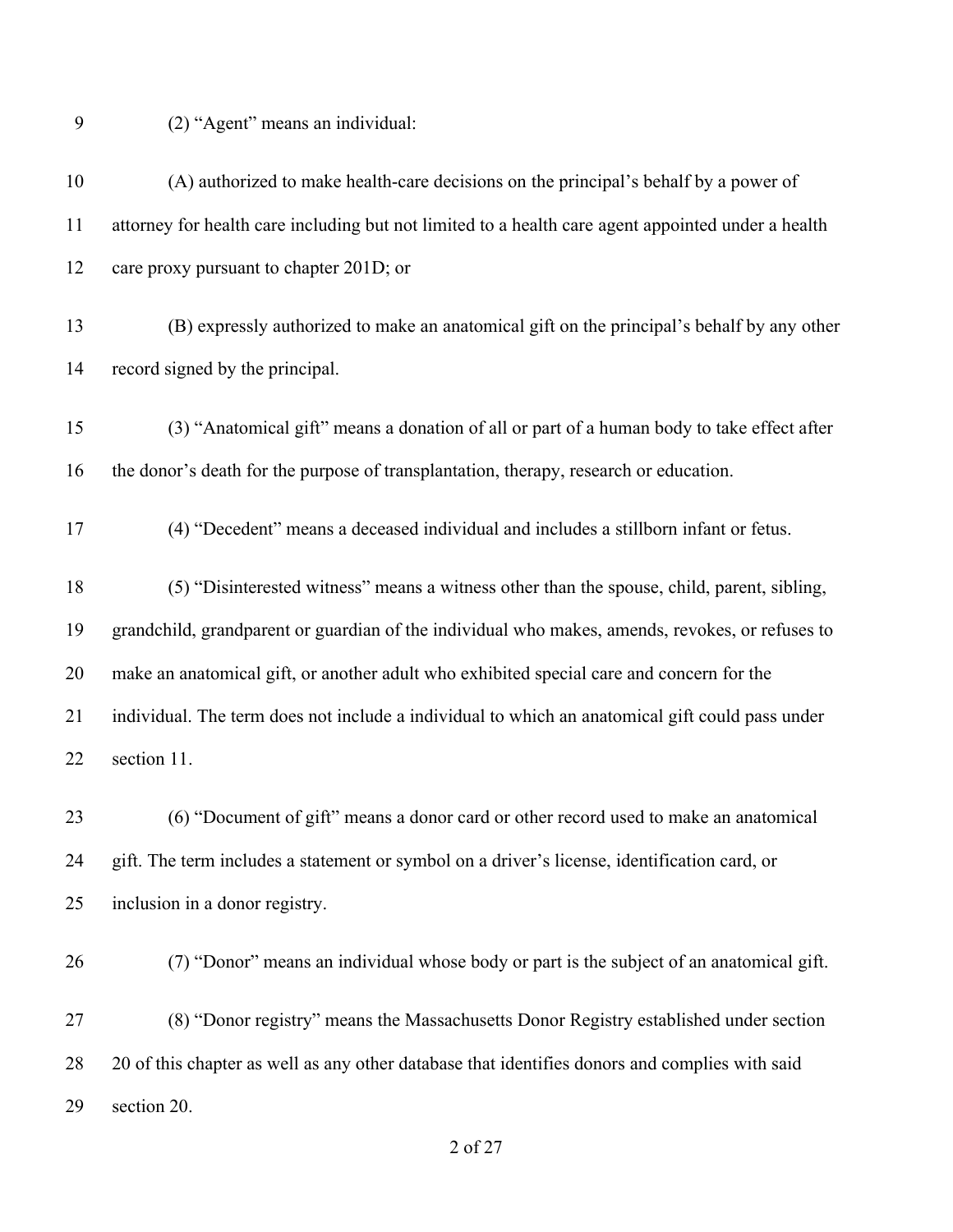(9) "Driver's license" means a license or permit issued by the registry of motor vehicles to an individual to operate a vehicle, whether or not conditions are attached to the license or permit.

 (10) "Eye bank" means a person that is licensed, accredited, or regulated under federal or state law to engage in the recovery, screening, testing, processing, storage, or distribution of human eyes or portions of human eyes.

 (11) "Guardian" means an individual appointed by a court to make decisions regarding the support, care, education, health, or welfare of another individual. The term does not include a guardian ad litem.

 (12) "Hospital" means a facility licensed as a hospital under the law of any state or a facility operated as a hospital by the United States, a state, or a subdivision of a state.

 (13) "Identification card" means an identification card issued by the registry of motor vehicles.

(14) "Know" means to have actual knowledge.

(15) "Minor" means an individual who is under 18 years of age.

 (16) "Organ procurement organization" means a person designated by the Secretary of the United States Department of Health and Human Services as an organ procurement organization.

(17) "Parent" means a parent whose parental rights have not been terminated.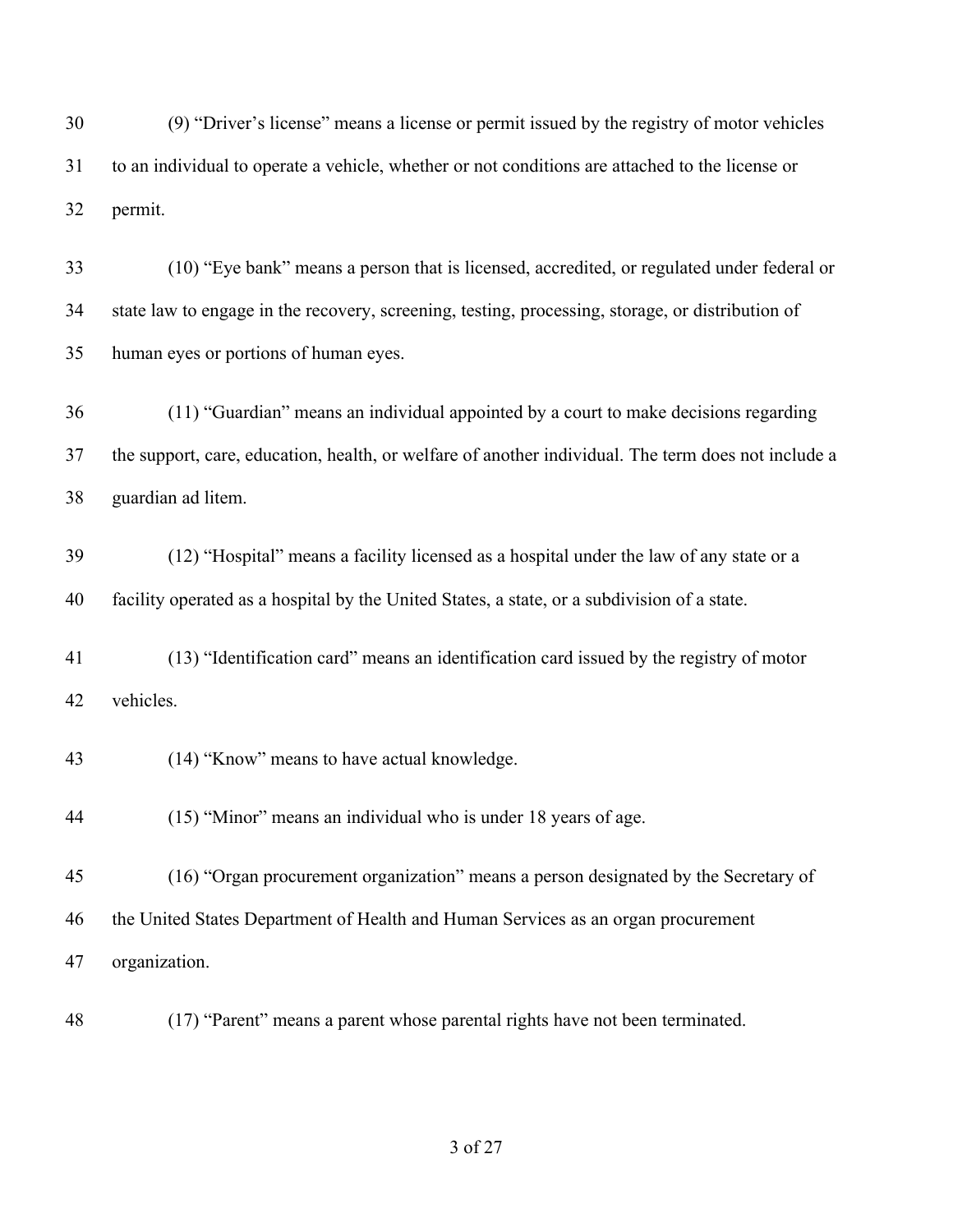| 49 | (18) "Part" means an organ, an eye, or tissue of a human being. The term does not                 |
|----|---------------------------------------------------------------------------------------------------|
| 50 | include the whole body or a gamete as defined in section 2 of chapter 111L, which shall be        |
| 51 | donate in accordance with chapter 111L.                                                           |
| 52 | (19) "Person" means an individual, corporation, business trust, estate, trust, partnership,       |
| 53 | limited liability company, association, joint venture, public corporation, government or          |
| 54 | governmental subdivision, agency, or instrumentality, or any other legal or commercial entity.    |
| 55 | (20) "Physician" means an individual authorized to practice medicine or osteopathy                |
| 56 | under the law of any state.                                                                       |
| 57 | (21) "Procurement organization" means an eye bank, organ procurement organization, or             |
| 58 | tissue bank.                                                                                      |
| 59 | (22) "Prospective donor" means an individual who is dead or near death and has been               |
| 60 | determined by a procurement organization to have a part that could be medically suitable for      |
| 61 | transplantation, therapy, research, or education. The term does not include an individual who has |
| 62 | made a refusal.                                                                                   |
| 63 | (23) "Reasonably available" means able to be contacted by a procurement organization              |
| 64 | without undue effort and willing and able to act in a timely manner consistent with existing      |
| 65 | medical criteria necessary for the making of an anatomical gift.                                  |
| 66 | (24) "Recipient" means an individual into whose body a decedent's part has been or is             |
| 67 | intended to be transplanted.                                                                      |
| 68 | (25) "Record" means information that is inscribed on a tangible medium or that is stored          |
| 69 | in an electronic or other medium and is retrievable in perceivable form.                          |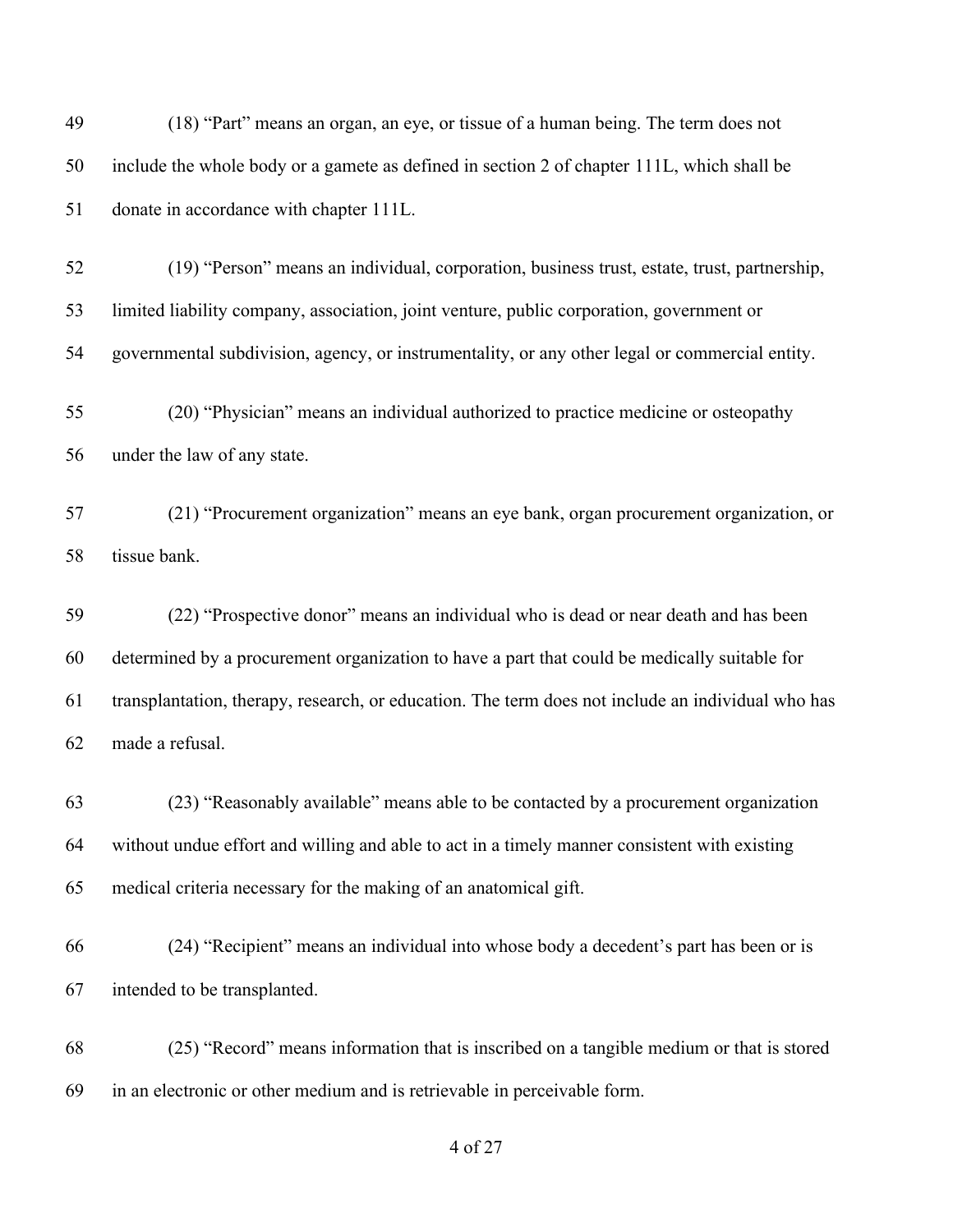| 71<br>72<br>73<br>74<br>75<br>or process.<br>76                                             |                                                                                                     |
|---------------------------------------------------------------------------------------------|-----------------------------------------------------------------------------------------------------|
|                                                                                             | bar other persons from making an anatomical gift of an individual's body or part.                   |
|                                                                                             | (27) "Sign" means, with the present intent to authenticate or adopt a record:                       |
|                                                                                             | (A) to execute or adopt a tangible symbol; or                                                       |
|                                                                                             | (B) to attach to or logically associate with the record an electronic symbol, sound,                |
|                                                                                             |                                                                                                     |
|                                                                                             | (28) "State" means a state of the United States, the District of Columbia, Puerto Rico, the         |
| 77                                                                                          | United States Virgin Islands, or any territory or insular possession subject to the jurisdiction of |
| 78<br>the United States.                                                                    |                                                                                                     |
| 79                                                                                          | (29) "Technician" means an individual determined to be qualified to remove or process               |
| 80                                                                                          | parts by an appropriate organization that is licensed, accredited, or regulated under federal or    |
| 81                                                                                          | state law. The term includes an enucleator.                                                         |
| 82                                                                                          | (30) "Tissue" means a portion of the human body other than an organ or an eye. The term             |
| 83                                                                                          | does not include blood unless the blood is donated for the purpose of research or education.        |
| 84                                                                                          | (31) "Tissue bank" means a person that is licensed, accredited, or regulated under federal          |
| 85                                                                                          | or state law to engage in the recovery, screening, testing, processing, storage, or distribution of |
| tissue.<br>86                                                                               |                                                                                                     |
| 87                                                                                          | (32) "Transplant hospital" means a hospital that furnishes organ transplants and other              |
| medical and surgical specialty services required for the care of transplant patients.<br>88 |                                                                                                     |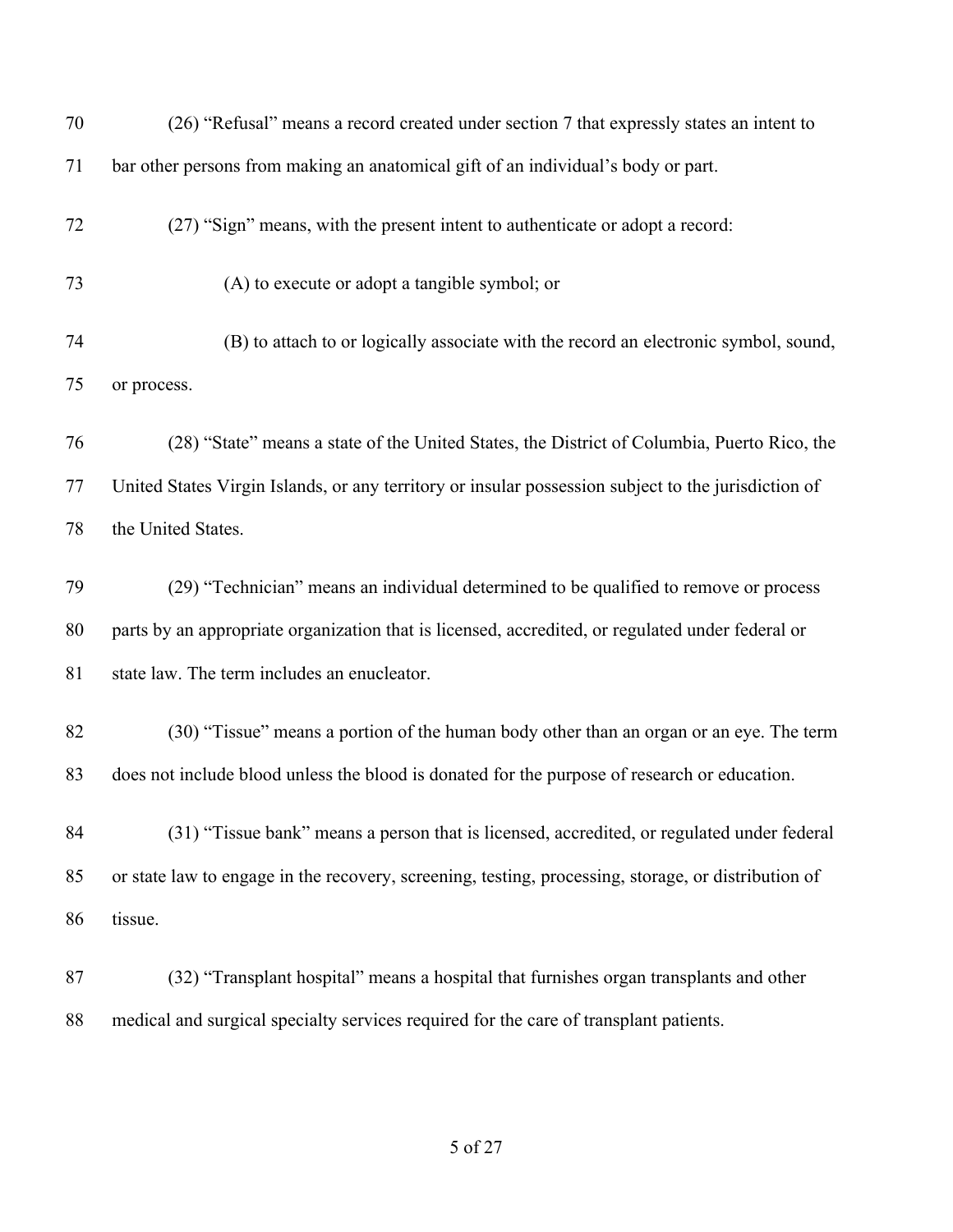| 89  | Section 3. APPLICABILITY. This act applies to an anatomical gift or amendment to,                 |
|-----|---------------------------------------------------------------------------------------------------|
| 90  | revocation of, or refusal to make an anatomical gift, whenever made.                              |
| 91  | Section 4. WHO MAY MAKE ANATOMICAL GIFT BEFORE DONOR'S DEATH.                                     |
| 92  | Subject to section 8, an anatomical gift of a donor's body or part may be made during the life of |
| 93  | the donor for the purpose of transplantation, therapy, research, or education in the manner       |
| 94  | provided in section 5 by:                                                                         |
| 95  | (1) the donor, if the donor is an adult or if the donor is a minor and is:                        |
| 96  | (A) emancipated; or                                                                               |
| 97  | (B) authorized under state law to apply for a driver's license or identification                  |
| 98  | card;                                                                                             |
| 99  | (2) an agent of the donor including but not limited to a health care agent appointed under        |
| 100 | a health care proxy pursuant to chapter 201D, unless the power of attorney for health care or     |
| 101 | other record prohibits the agent from making an anatomical gift;                                  |
| 102 | (3) a parent of the donor, if the donor is an unemancipated minor; or                             |
| 103 | (4) the donor's guardian.                                                                         |
| 104 | Section 5. MANNER OF MAKING ANATOMICAL GIFT BEFORE DONOR'S                                        |
| 105 | DEATH.                                                                                            |
| 106 | (a) A donor may make an anatomical gift:                                                          |
| 107 | (1) by authorizing a statement or symbol indicating that the donor has made an                    |
| 108 | anatomical gift to be imprinted on the donor's driver's license or identification card;           |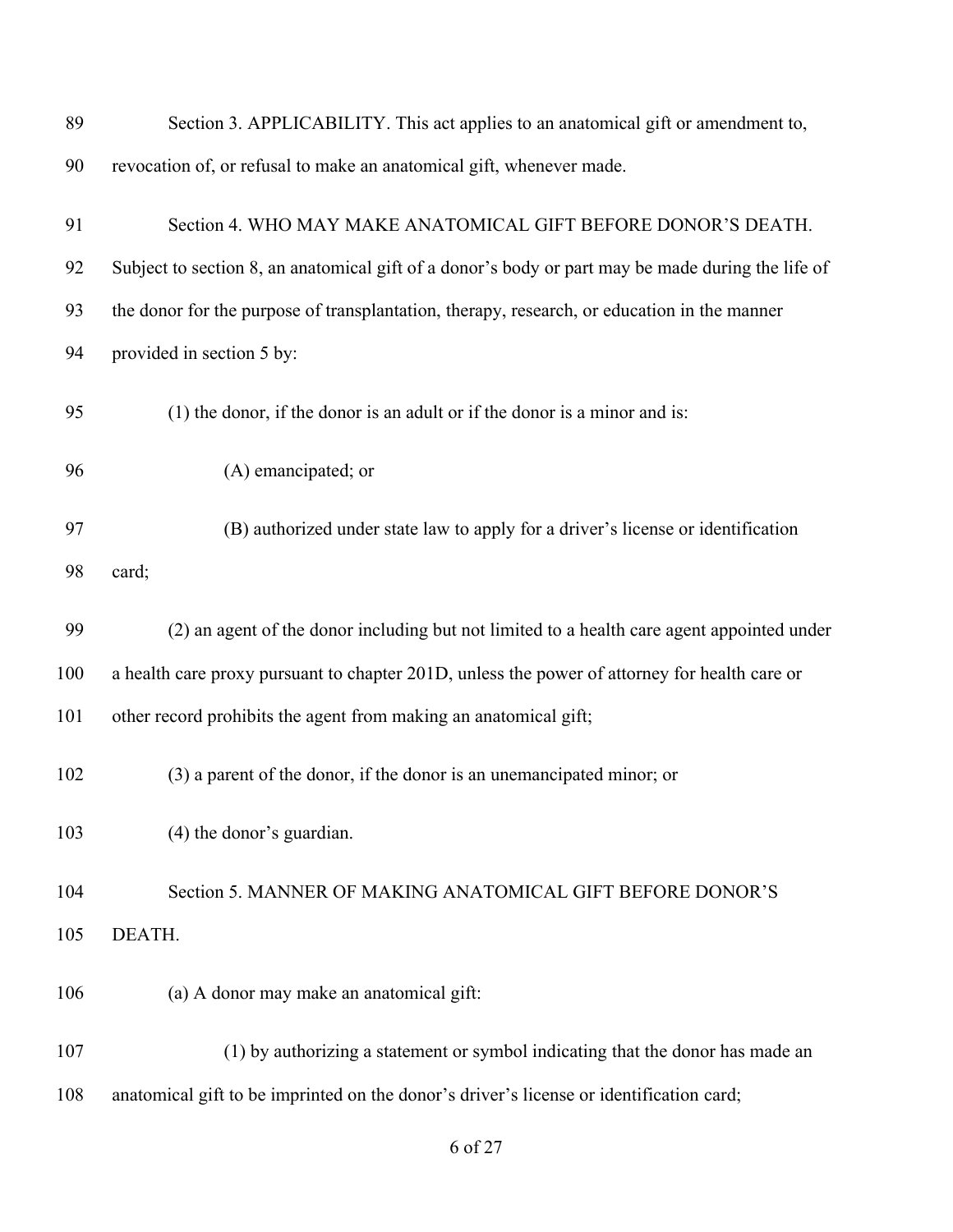109 (2) by a will;

| 110 | (3) during a terminal illness or injury of the donor, by any form of communication                     |
|-----|--------------------------------------------------------------------------------------------------------|
| 111 | addressed to at least two adults, at least one of whom is a disinterested witness; or                  |
| 112 | (4) as provided in subsection (b).                                                                     |
| 113 | (b) A donor or other individual authorized to make an anatomical gift under section 4                  |
| 114 | may make a gift by a donor card or other record signed by the donor or other individual making         |
| 115 | the gift or by authorizing that a statement or symbol indicating that the donor has made an            |
| 116 | anatomical gift be included on a donor registry. If the donor or other individual is physically        |
| 117 | unable to sign a record, the record may be signed by another individual at the direction of the        |
| 118 | donor or other person and must:                                                                        |
| 119 | (1) be witnessed by at least 2 adults, at least 1 of whom is a disinterested witness,                  |
| 120 | who have signed at the request of the donor or the other individual; and                               |
| 121 | (2) state that it has been signed and witnessed as provided in clause (1).                             |
| 122 | (c) Revocation, suspension, expiration, or cancellation of a driver's license or                       |
| 123 | identification card upon which an anatomical gift is indicated does not invalidate the gift.           |
| 124 | (d) An anatomical gift made by will takes effect upon the donor's death whether or not                 |
| 125 | the will is probated. Invalidation of the will after the donor's death shall not invalidate such gift. |
| 126 | Section 6. AMENDING OR REVOKING ANATOMICAL GIFT BEFORE DONOR'S                                         |
| 127 | DEATH.                                                                                                 |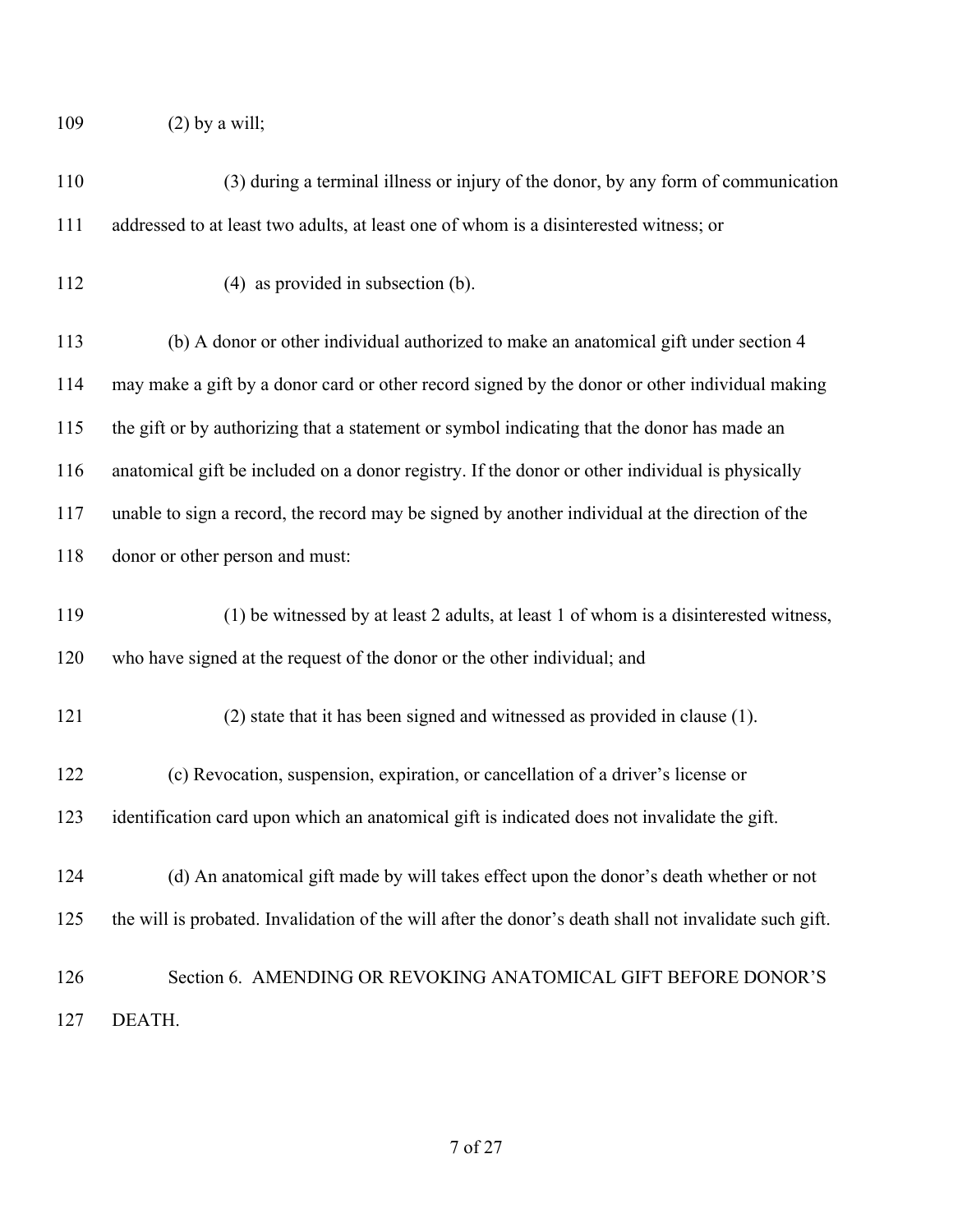| 128 | (a) Subject to section 8, a donor or other individual authorized to make an anatomical gift          |
|-----|------------------------------------------------------------------------------------------------------|
| 129 | under section 4 may amend or revoke an anatomical gift by:                                           |
| 130 | $(1)$ a record signed by:                                                                            |
| 131 | $(A)$ the donor;                                                                                     |
| 132 | (B) the other individual; or                                                                         |
| 133 | (C) subject to subsection (b), another individual acting at the direction of                         |
| 134 | the donor or the other individual if such donor or other individual is physically unable to sign; or |
| 135 | (2) a later-executed document of gift that amends or revokes a previous document                     |
| 136 | of gift or portion of a document of gift, either expressly or by inconsistency.                      |
| 137 | (b) A record signed pursuant to subsection $(a)(1)(C)$ must:                                         |
| 138 | (1) be witnessed by at least 2 adults, at least 1 of whom is a disinterested witness,                |
| 139 | who have signed at the request of the donor or the other individual; and                             |
| 140 | (2) state that it has been signed and witnessed as provided in paragraph (1).                        |
| 141 | (c) Subject to section 8, a donor or other individual authorized to make an anatomical gift          |
| 142 | under section 4 may revoke an anatomical gift by the destruction or cancellation of the document     |
| 143 | of gift, or the portion of the document of gift used to make the gift, with the intent to revoke the |
| 144 | gift.                                                                                                |
| 145 | (d) A donor may amend or revoke an anatomical gift that was not made in a will by any                |
| 146 | form of communication during a terminal illness or injury addressed to at least 2 adults, at least 1 |
| 147 | of whom is a disinterested witness.                                                                  |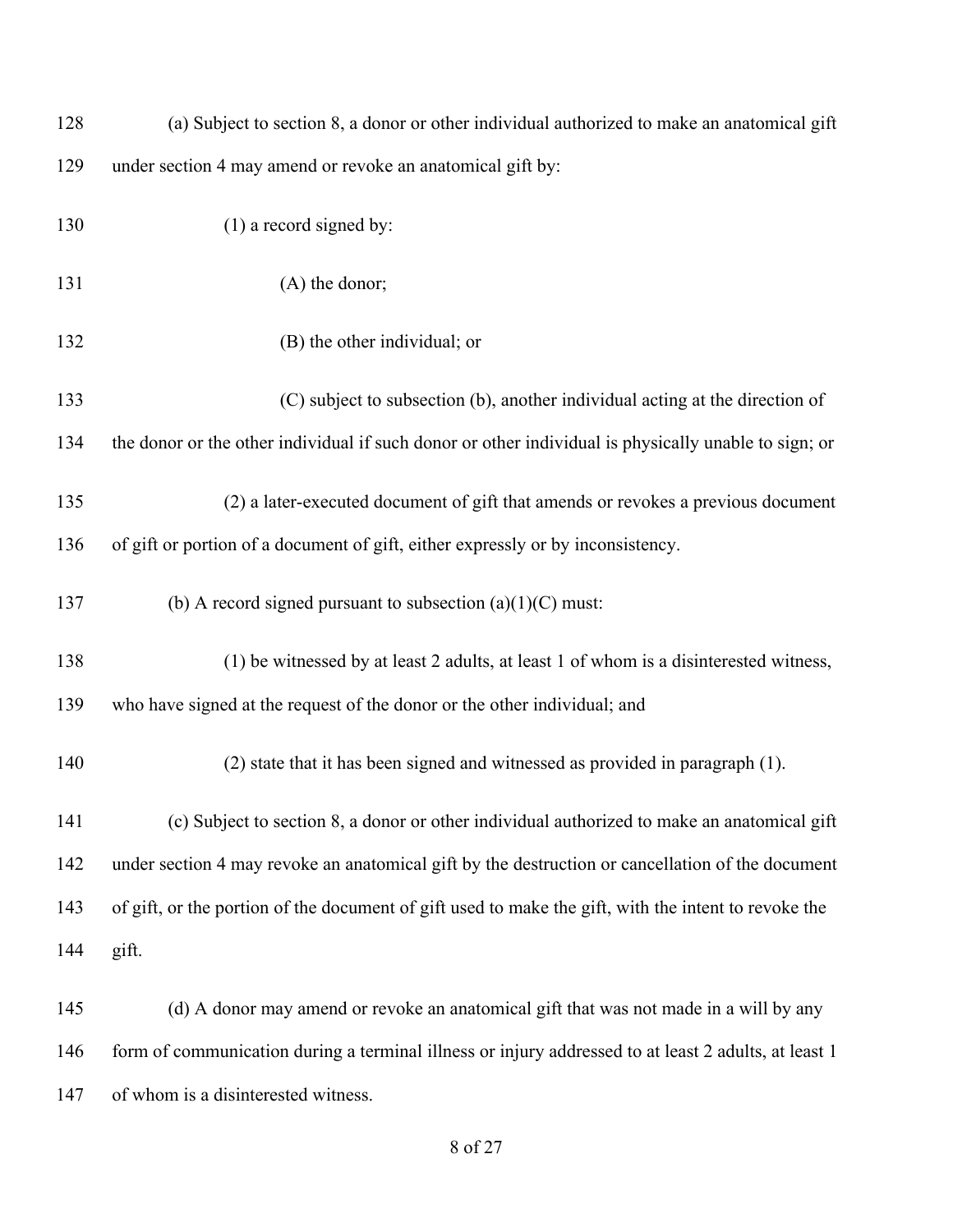| 148 | (e) A donor who makes an anatomical gift in a will may amend or revoke the gift in the               |
|-----|------------------------------------------------------------------------------------------------------|
| 149 | manner provided for amendment or revocation of wills or as provided in subsection (a).               |
| 150 | Section 7. REFUSAL TO MAKE ANATOMICAL GIFT; EFFECT OF REFUSAL.                                       |
| 151 | (a) An individual may refuse to make an anatomical gift of the individual's body or part             |
| 152 | by:                                                                                                  |
| 153 | $(1)$ a record signed by:                                                                            |
| 154 | (A) the individual; or                                                                               |
| 155 | (B) subject to subsection (b), another individual acting at the direction of                         |
| 156 | the individual if the individual is physically unable to sign;                                       |
| 157 | (2) the individual's will, whether or not the will is admitted to probate or                         |
| 158 | invalidated after the individual's death; or                                                         |
| 159 | (3) any form of communication made by the individual during the individual's                         |
| 160 | terminal illness or injury addressed to at least two adults, at least one of whom is a disinterested |
| 161 | witness.                                                                                             |
| 162 | (b) A record signed pursuant to subsection $(a)(1)(B)$ must:                                         |
| 163 | (1) be witnessed by at least 2 adults, at least 1 of whom is a disinterested witness,                |
| 164 | who have signed at the request of the individual; and                                                |
| 165 | (2) state that it has been signed and witnessed as provided in clause (1).                           |
| 166 | (c) An individual who has made a refusal may amend or revoke the refusal:                            |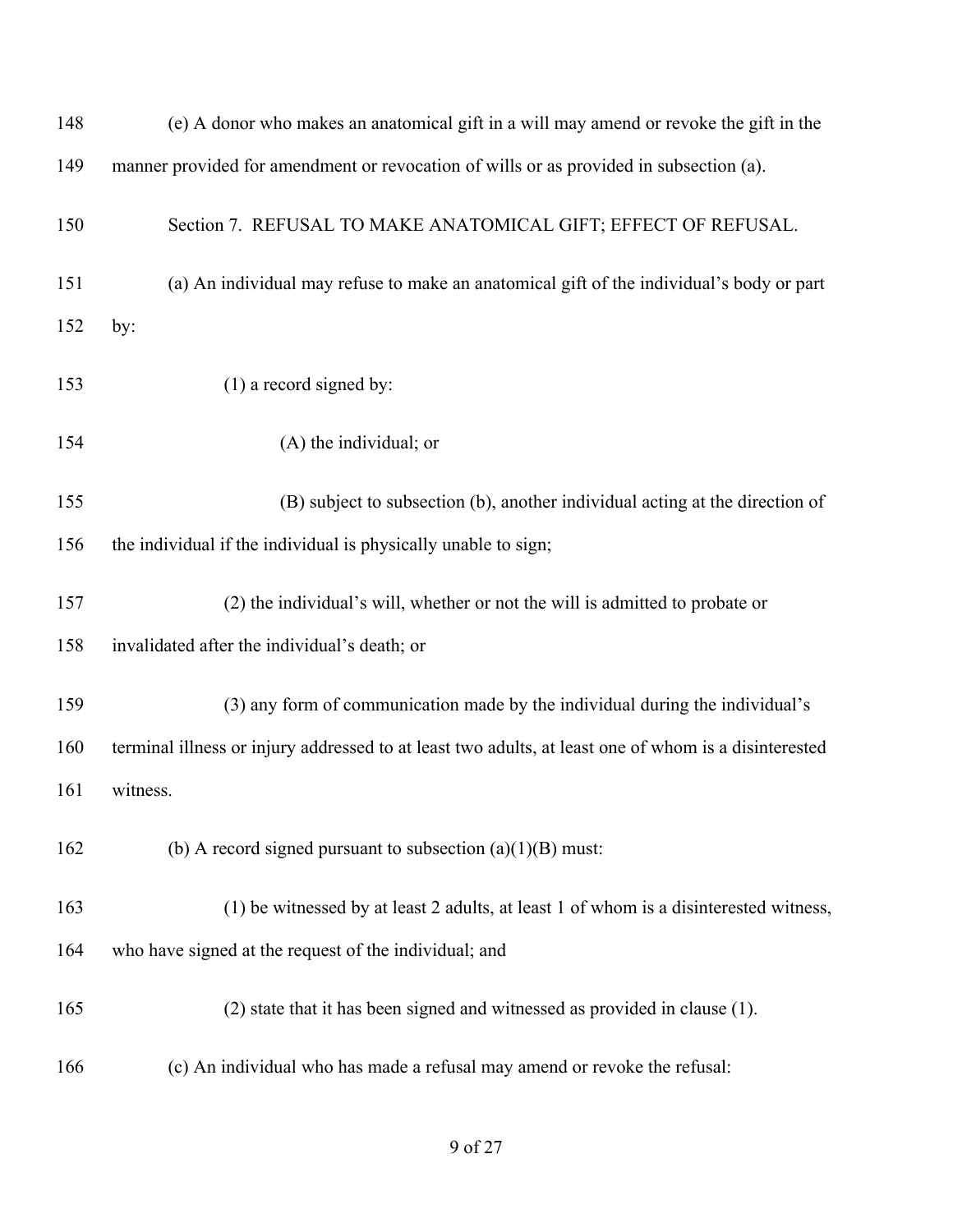| 167 | $(1)$ in the manner provided in subsection $(a)$ for making a refusal;                              |
|-----|-----------------------------------------------------------------------------------------------------|
| 168 | (2) by subsequently making an anatomical gift pursuant to section 5 that is                         |
| 169 | inconsistent with the refusal; or                                                                   |
| 170 | (3) by destroying or canceling the record evidencing the refusal, or the portion of                 |
| 171 | the record used to make the refusal, with the intent to revoke the refusal.                         |
| 172 | (d) Except as otherwise provided in section $8(h)$ , in the absence of an express, contrary         |
| 173 | indication by the individual set forth in the refusal, an individual's unrevoked refusal to make an |
| 174 | anatomical gift of the individual's body or part bars all other persons from making an anatomical   |
| 175 | gift of the individual's body or part.                                                              |
| 176 | Section 8. PRECLUSIVE EFFECT OF ANATOMICAL GIFT, AMENDMENT OR                                       |
| 177 | REVOCATION.                                                                                         |
| 178 | Except as otherwise provided in subsection $(g)$ and subject to subsection $(f)$ , in the<br>(a)    |
| 179 | absence of an express, contrary indication by the donor, a person other than the donor is barred    |
| 180 | from making, amending, or revoking an anatomical gift of a donor's body or part if the donor        |
| 181 | made an anatomical gift of the donor's body or part under section 5 or an amendment to an           |
| 182 | anatomical gift of the donor's body or part under section 6.                                        |
| 183 | (b)<br>A donor's revocation of an anatomical gift of the donor's body or part under                 |
| 184 | Section 6 is not a refusal and does not bar another person specified in sections 4 or 9 from        |
| 185 | making an anatomical gift of the donor's body or part under section 5 or 10.                        |
| 186 | (c) If a individual other than the donor makes an unrevoked anatomical gift of the donor's          |
| 187 | body or part under section 5 or an amendment to an anatomical gift of the donor's body or part      |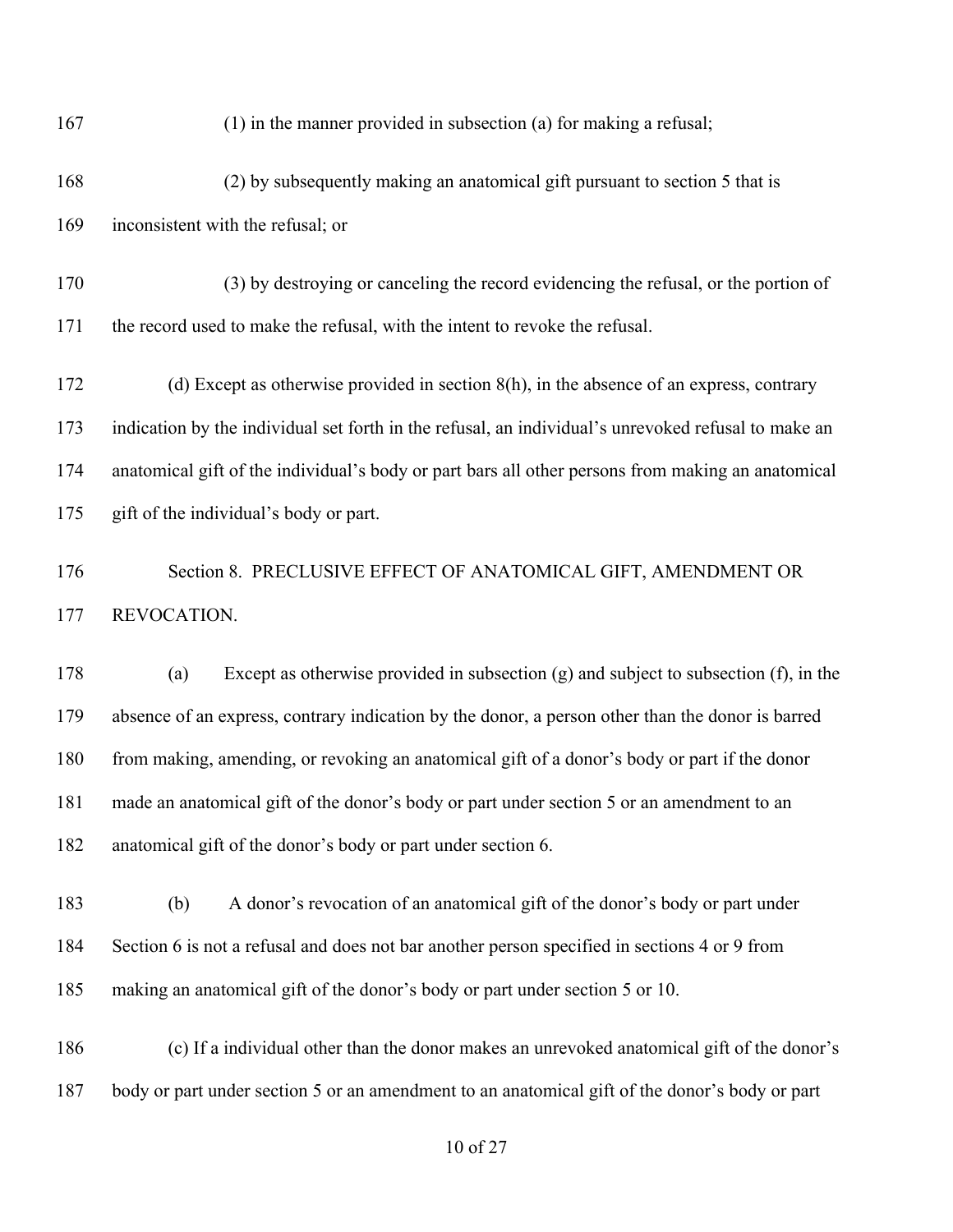under section 6, another individual may not make, amend, or revoke the gift of the donor's body or part under section 10.

 (d) A revocation of an anatomical gift of a donor's body or part under section 6 by a person other than the donor does not bar another person from making an anatomical gift of the body or part under sections 5 or 10.

 (e) In the absence of an express, contrary indication by the donor or other person authorized to make an anatomical gift under section 4, an anatomical gift of a part is neither a refusal to give another part nor a limitation on the making of an anatomical gift of another part at a later time by the donor or another person.

 (f) In the absence of an express, contrary indication by the donor or other individual authorized to make an anatomical gift under section 4, an anatomical gift of a part for one or more of the purposes set forth in section 4 is not a limitation on the making of an anatomical gift of the part for any of the other purposes by the donor or any other person under sections 5 or 10.

- (g) If a donor who is an unemancipated minor dies, a parent of the donor who is reasonably available may revoke or amend an anatomical gift of the donor's body or part.
- (h) If an unemancipated minor who signed a refusal dies, a parent of the minor who is reasonably available may revoke the minor's refusal.
- Section 9. WHO MAY MAKE ANATOMICAL GIFT OF DECEDENT'S BODY OR PART.

 (a) Subject to subsections (b) and (c) and unless prohibited by section 7 or 8, an anatomical gift of a decedent's body or part for purpose of transplantation, therapy, research, or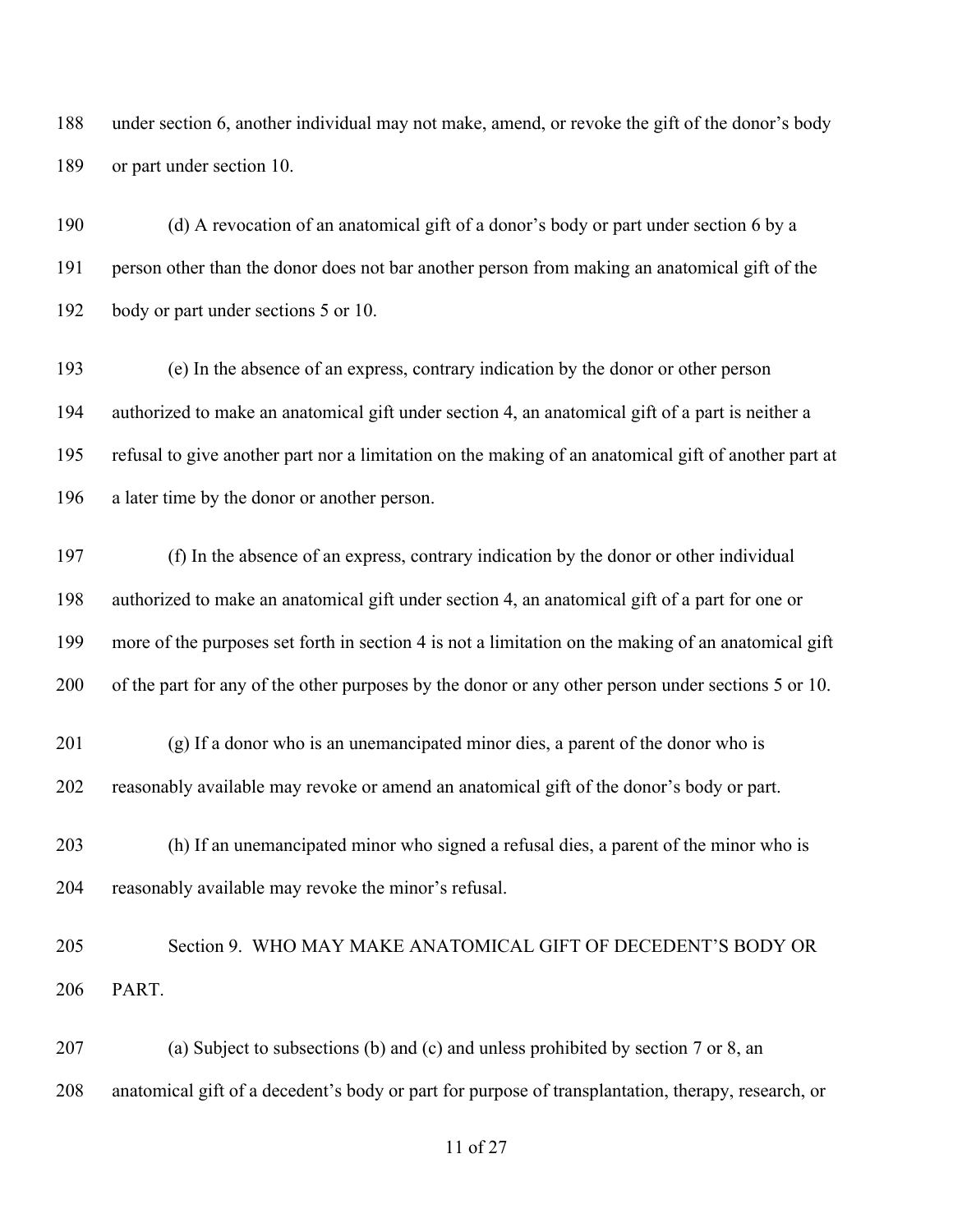| 209 | education may be made by any member of the following classes of individuals who is reasonably       |
|-----|-----------------------------------------------------------------------------------------------------|
| 210 | available, in the order of priority listed:                                                         |
| 211 | (1) an agent of the decedent at the time of death who could have made an                            |
| 212 | anatomical gift under section 4(2) immediately before the decedent's death;                         |
| 213 | (2) the spouse of the decedent;                                                                     |
| 214 | (3) adult children of the decedent;                                                                 |
| 215 | (4) parents of the decedent;                                                                        |
| 216 | (5) adult siblings of the decedent;                                                                 |
| 217 | (6) adult grandchildren of the decedent;                                                            |
| 218 | (7) grandparents of the decedent;                                                                   |
| 219 | (8) an adult who exhibited special care and concern for the decedent;                               |
| 220 | (9) the persons who were acting as the guardians of the person of the decedent at                   |
| 221 | the time of death; and                                                                              |
| 222 | (10) any other person having the authority to dispose of the decedent's body.                       |
| 223 | (b) If there is more than 1 member of a class listed in subsection $(a)(1),(3),(4),(5),(6)$ ,       |
| 224 | $(7)$ , (9) or (10) entitled to make an anatomical gift, an anatomical gift may be made by a member |
| 225 | of the class unless that member or a person to which the gift may pass under section 11 knows of    |
| 226 | an objection by another member of the class. If an objection is known, the gift may be made only    |
| 227 | by a majority of the members of the class who are reasonably available.                             |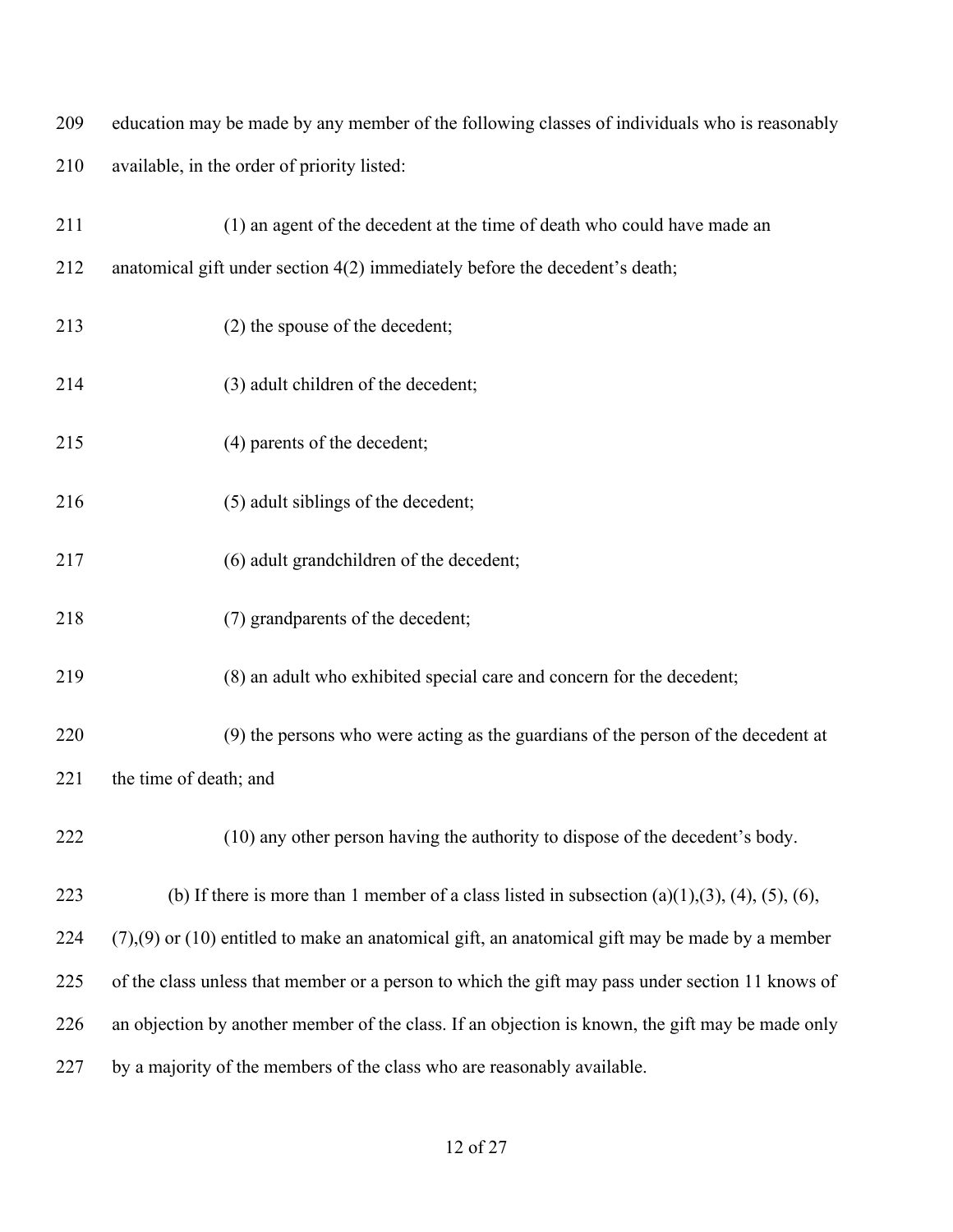(c) An individual may not make an anatomical gift if, at the time of the decedent's death, an individual in a prior class under subsection (a) is reasonably available to make or to object to 230 the making of an anatomical gift

 Section 10. MANNER OF MAKING, AMENDING, OR REVOKING ANATOMICAL GIFT OF DECEDENT'S BODY OR PART.

 (a) An individual authorized to make an anatomical gift under section 9 may make an anatomical gift by a document of gift signed by the individual making the gift or by that individual's oral communication that is electronically recorded or is contemporaneously reduced to a record and signed by the individual receiving the oral communication.

 (b) Subject to subsection (c), an anatomical gift by a person authorized under section 9 may be amended or revoked orally or in a record by any member of a prior class who is reasonably available. If more than one member of the prior class is reasonably available, the gift made by an individual authorized under section 9 may be:

- (1) amended only if a majority of the reasonably available members agree to the amending of the gift; or
- (2) revoked only if a majority of the reasonably available members agree to the revoking of the gift or if they are equally divided as to whether to revoke the gift.
- (c) A revocation under subsection (b) is effective only if, before an incision has been made to remove a part from the donor's body or before invasive procedures have begun to prepare the recipient, the procurement organization, transplant hospital, or physician or technician knows of the revocation.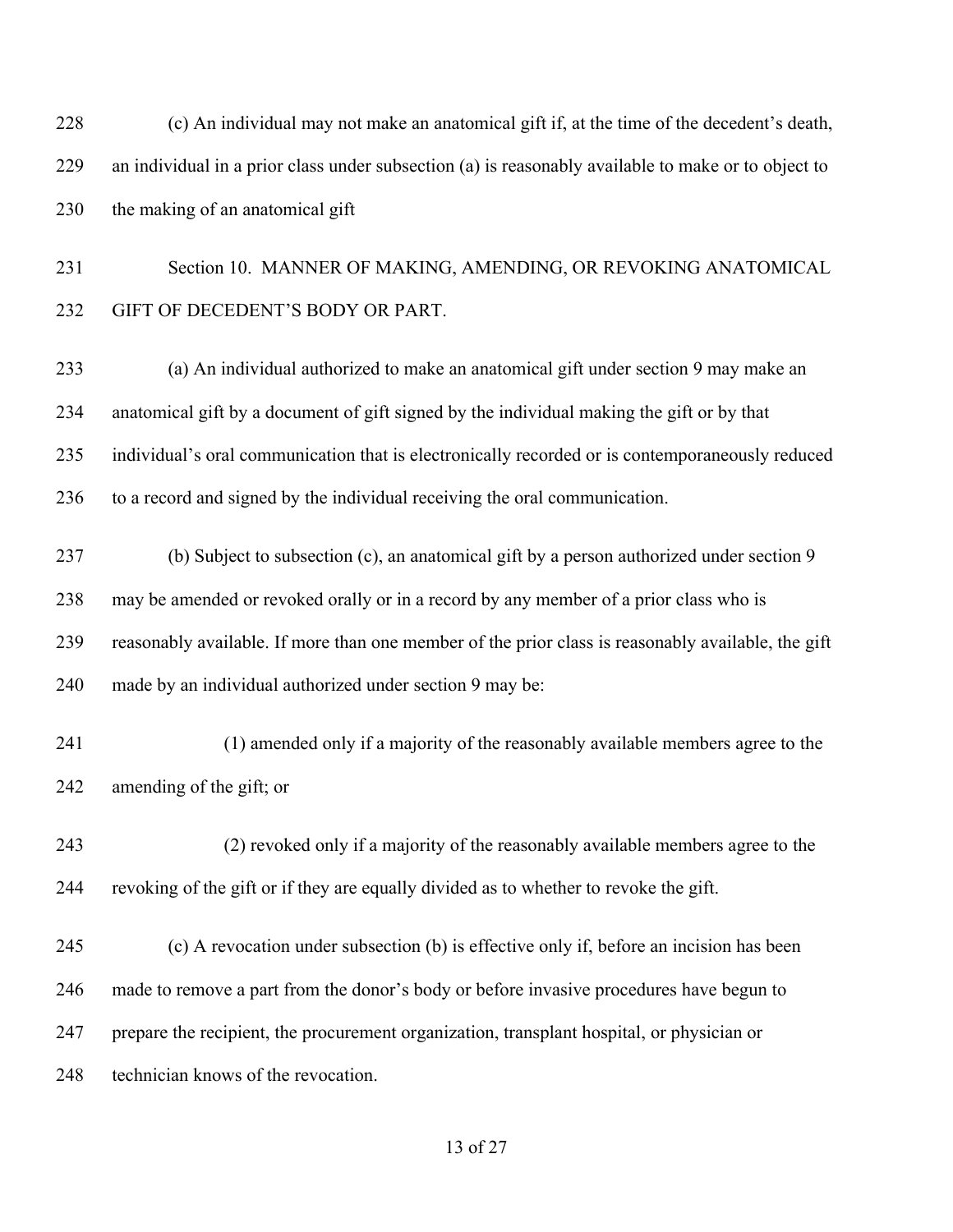# Section 11. PERSONS THAT MAY RECEIVE ANATOMICAL GIFT; PURPOSE OF ANATOMICAL GIFT.

- (a) An anatomical gift may be made to the following persons named in the document of gift:
- (1) a hospital; accredited medical school, dental school, college, or university; organ procurement organization; or other appropriate person, for research or education;
- (2) subject to subsection (b), an individual designated by the person making the anatomical gift if the individual is the recipient of the part;
- (3) an eye bank or tissue bank.
- 258 (b) If an anatomical gift to an individual under subsection  $(a)(2)$  cannot be transplanted into the individual, the part passes in accordance with subsection (g) in the absence of an express, contrary indication by the person making the anatomical gift.
- (c) If an anatomical gift of one or more specific parts or of all parts is made in a document of gift that does not name a person described in subsection (a) but identifies the purpose for which an anatomical gift may be used, the following rules apply:
- (1) If the part is an eye and the gift is for the purpose of transplantation or therapy, then the gift passes to the appropriate eye bank.
- (2) If the part is tissue and the gift is for the purpose of transplantation or therapy, 267 then the gift passes to the appropriate tissue bank.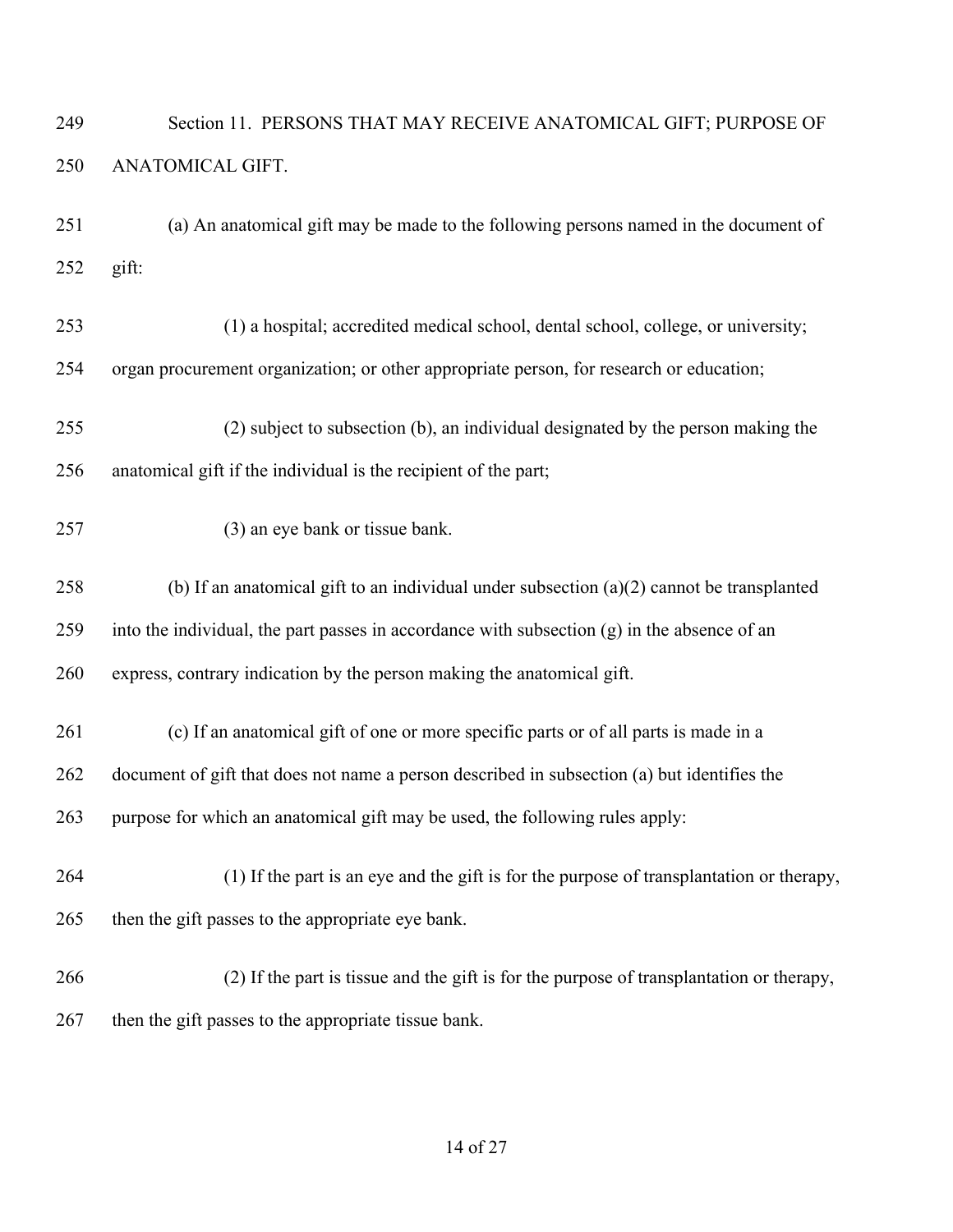(3) If the part is an organ and the gift is for the purpose of transplantation or therapy, then the gift passes to the appropriate organ procurement organization as custodian of the organ.

 (4) If the part is an organ, an eye, or tissue and the gift is for the purpose of research or education, then the gift passes to the appropriate procurement organization.

 (d) For the purpose of subsection (c), if there is more than 1 purpose of an anatomical gift set forth in the document of gift but the purposes are not set forth in any priority then the gift must be used for transplantation or therapy, if suitable for those purposes. If the gift cannot be used for transplantation or therapy, the gift may be used for research or education.

 (e) If an anatomical gift of 1 or more specific parts is made in a document of gift that does not name a person described in subsection (a) and does not identify the purpose of the gift, the gift passes in accordance with subsection (g) and the parts must be used for transplantation or therapy if suitable and if not suitable for those purposes, may be used for research or education.

 (f) If a document of gift specifies only a general intent to make an anatomical gift by words such as "donor", "organ donor", "body donor" or by a symbol or statement of similar import, the gift passes in accordance with subsection (g) and the parts must be used for transplantation or therapy if suitable and if not suitable for those purposes, may be used for research or education.

286 (g) For purposes of subsections (b), (e), and (f) the following rules apply:

(1) If the part is an eye, then the gift passes to the appropriate eye bank.

(2) If the part is tissue, then the gift passes to the appropriate tissue bank.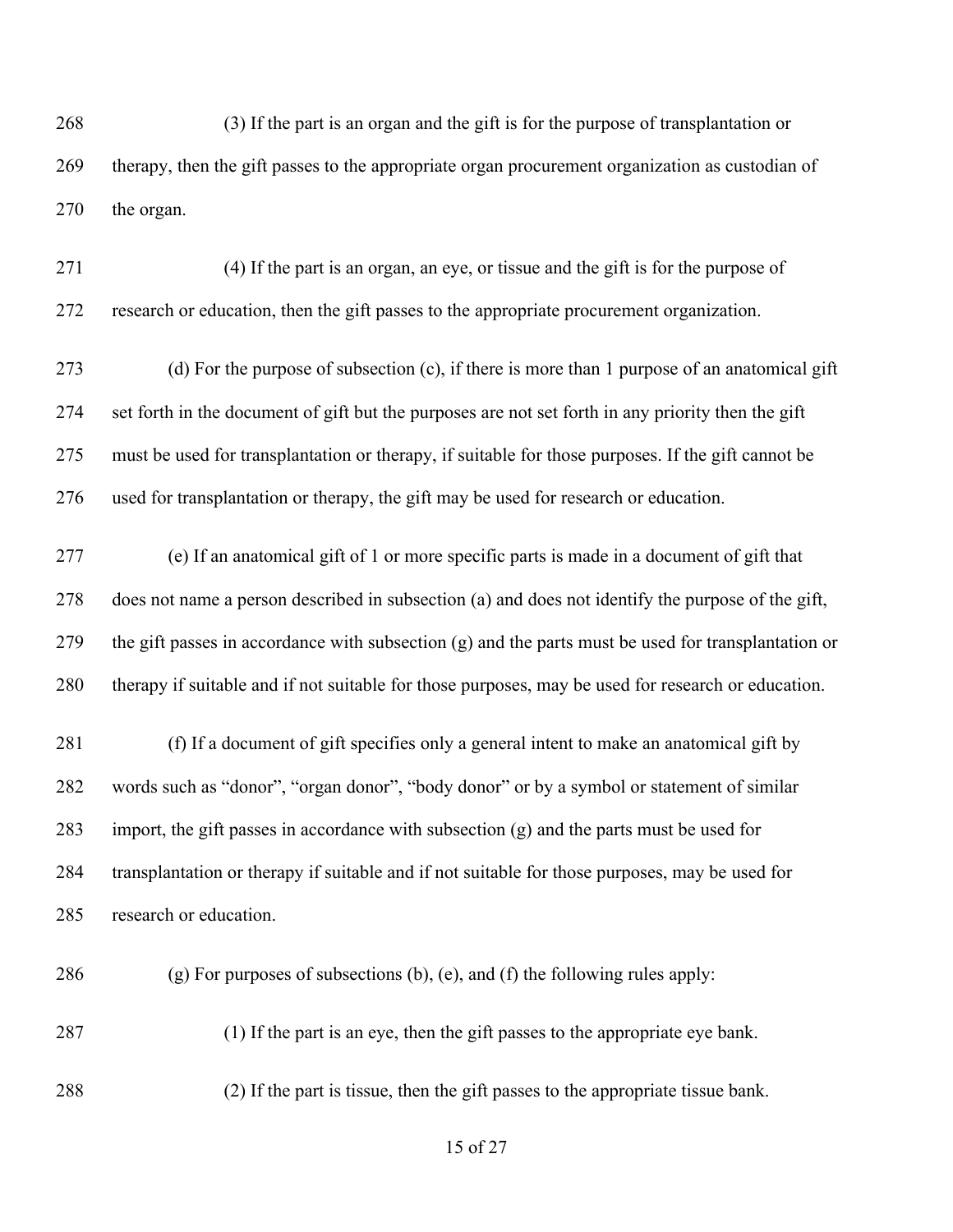(3) If the part is an organ, then the gift passes to the appropriate organ procurement organization as custodian of the organ.

 (h) An anatomical gift of an organ for transplantation or therapy, other than an 292 anatomical gift under subsection  $(a)(2)$ , passes to the organ procurement organization as custodian of the organ.

 (i) If an anatomical gift does not pass pursuant to subsections (a) through (h) or the decedent's body or part is not used for transplantation, therapy, research, or education, custody of the body or part passes to the person under obligation to dispose of the body or part.

 (j) A person may not accept an anatomical gift if the person knows that the gift was not effectively made under sections 5 or 10 or if the person knows that the decedent made a refusal under section 7 that was not revoked. For purposes of the subsection, if a person knows that an anatomical gift was made on a document of gift, the person is deemed to know of any amendment or revocation of the gift or any refusal to make an anatomical gift on the same document of gift.

 (k) Except as otherwise provided in subsection (a)(2), nothing in this act affects the allocation of organs for transplantation or therapy.

Section 12. SEARCH AND NOTIFICATION.

 (a) The following persons shall make a reasonable search of an individual who the person reasonably believes is dead or near death for a document of gift or other information identifying the individual as a donor or as an individual who made a refusal: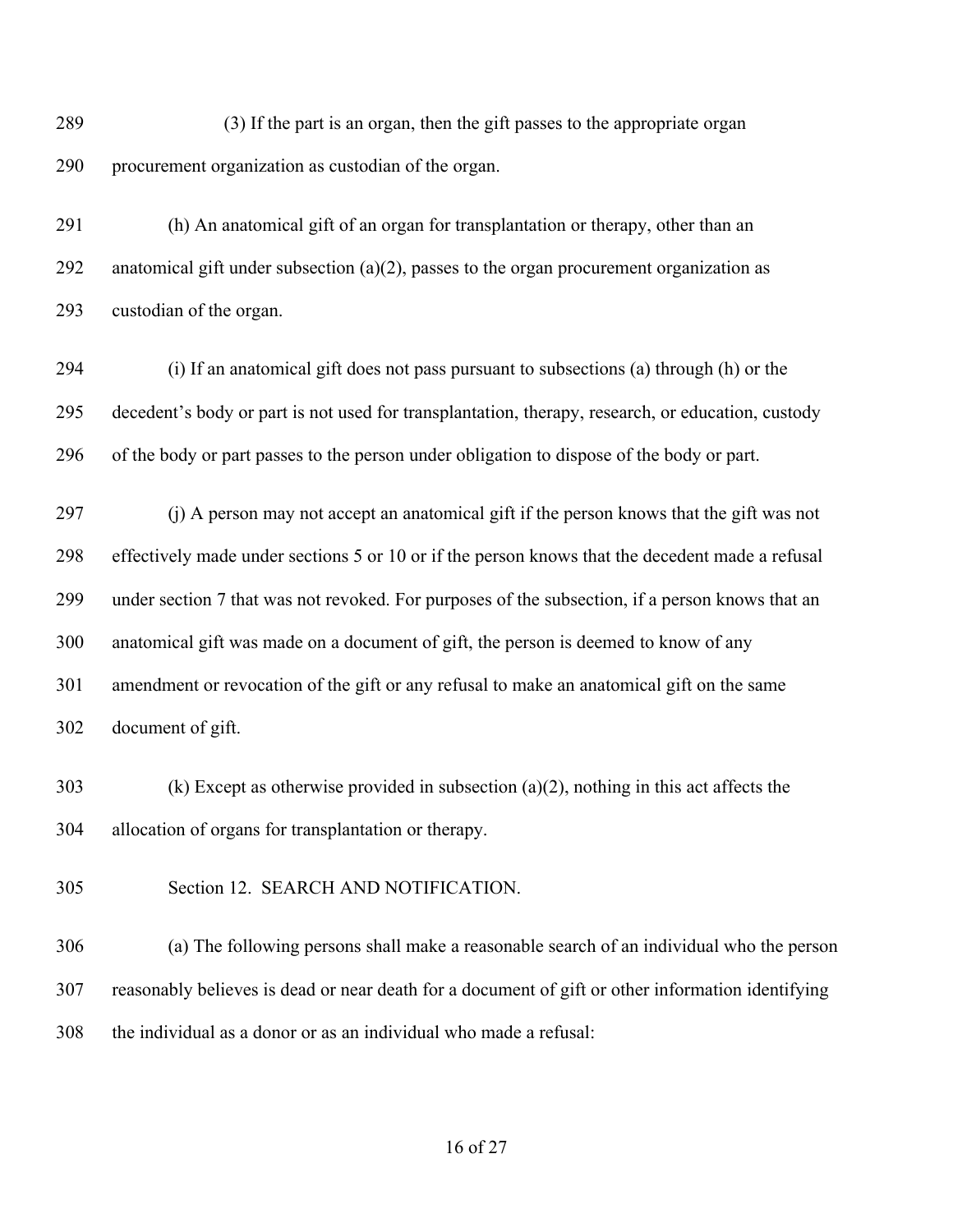| 309 | (1) a law enforcement officer, firefighter, paramedic, or other emergency rescuer                  |
|-----|----------------------------------------------------------------------------------------------------|
| 310 | finding the individual; and                                                                        |
| 311 | (2) if no other source of the information is immediately available, a hospital, as                 |
| 312 | soon as practical after the individual's arrival at the hospital.                                  |
| 313 | (b) If a document of gift or a refusal to make an anatomical gift is located by the search         |
| 314 | required by subsection $(a)(1)$ and the individual or deceased individual to whom it relates is    |
| 315 | taken to a hospital, the person responsible for conducting the search shall send the document of   |
| 316 | gift or refusal to the hospital.                                                                   |
| 317 | (c) A person is not subject to criminal or civil liability for failing to discharge the duties     |
| 318 | imposed by this section.                                                                           |
| 319 | Section 13. DELIVERY OF DOCUMENT OF GIFT NOT REQUIRED; RIGHT TO                                    |
| 320 | EXAMINE.                                                                                           |
| 321 | (a) A document of gift need not be delivered during the donor's lifetime to be effective.          |
| 322 | (b) Upon or after an individual's death, a person in possession of a document of gift or a         |
| 323 | refusal to make an anatomical gift with respect to the individual shall allow examination and      |
| 324 | copying of the document of gift or refusal by a person authorized to make or object to the         |
| 325 | making of an anatomical gift with respect to the individual or by a person to which the gift could |
| 326 | pass under section 11.                                                                             |
| 327 | Section 14. RIGHTS AND DUTIES OF PROCUREMENT ORGANIZATION AND                                      |
| 328 | OTHERS.                                                                                            |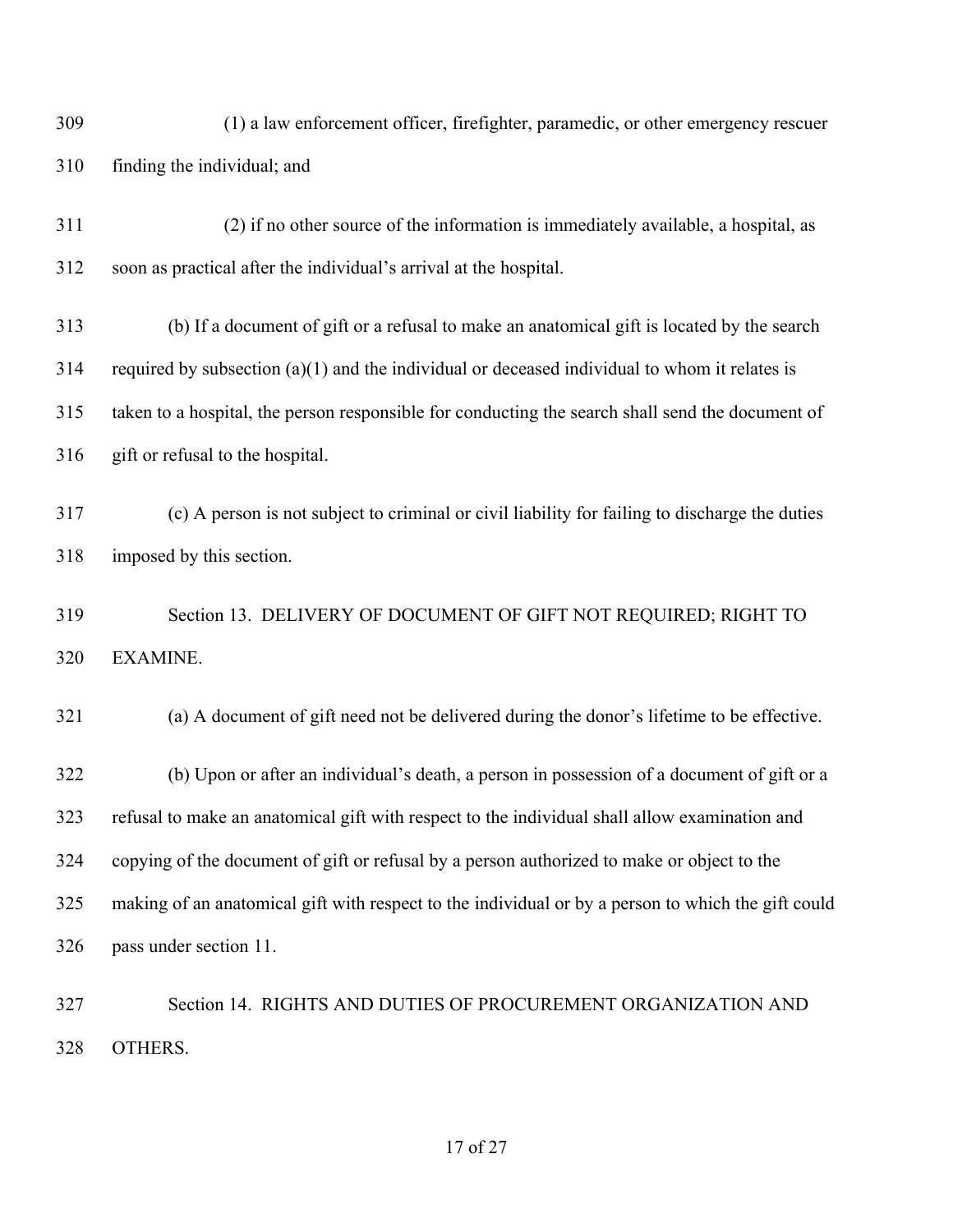(a) When a hospital refers an individual at or near death to a procurement organization, the organization shall make a reasonable search of the records of the Massachusetts Donor Registry and any other donor registry that it knows exists for the geographical area in which the individual resides to ascertain whether the individual has made an anatomical gift.

 (b) A procurement organization must be allowed reasonable access to information in the records of the registry of motor vehicles through the donor registry as set forth in section 8D of chapter 90 pursuant to section 20 to ascertain whether an individual at or near death is a donor.

 (c) When a hospital refers an individual at or near death to a procurement organization, the organization may conduct any reasonable examination necessary to assess the medical suitability of a part that is or could be the subject of an anatomical gift for transplantation, therapy, research, or education from a donor or a prospective donor. During the examination period, measures necessary to maintain the potential medical suitability of the part may not be withdrawn unless the hospital or procurement organization knows that the individual expressed a contrary intent.

 (d) Unless prohibited by law other than this act, at any time after a donor's death, the person to which a part passes under section 11 may conduct any reasonable examination necessary to assess the medical suitability of the body or part for its intended purpose.

 (e) Unless prohibited by law other than this act, an examination under subsection (c) or (d) may include but is not limited to pre and/or postmortem serological and blood and tissue compatibility testing as well as an examination of all medical and dental records of the donor or prospective donor.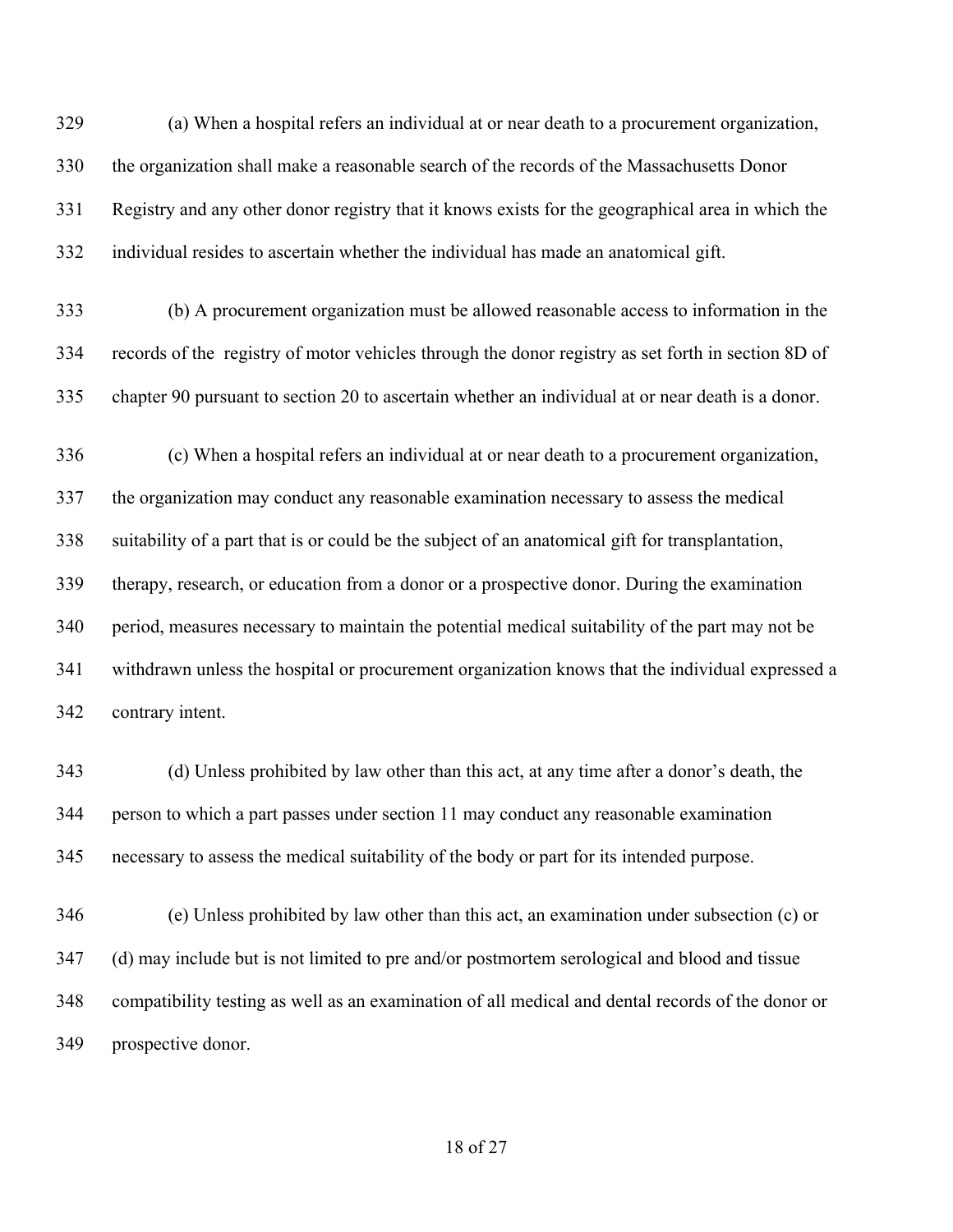(f) Upon the death of a minor who was a donor or had signed a refusal, unless a procurement organization knows the minor is emancipated, the procurement organization shall conduct a reasonable search for the parents of the minor and provide the parents with an opportunity to revoke or amend the anatomical gift or revoke the refusal.

 (g) Upon referral by a hospital under subsection (a), a procurement organization shall make a reasonable search for any person listed in section 9 having priority to make an anatomical gift on behalf of a prospective donor. If a procurement organization receives information that an anatomical gift to any other person was made, amended, or revoked, it shall promptly advise the other person of all relevant information.

 (h) Subject to subsection (i) of section 11 and section 23, the rights of the person to which a part passes under section 11 are superior to the rights of all others with respect to the part. The person may accept or reject an anatomical gift in whole or in part. Subject to the terms of the document of gift and this act, a person that accepts an anatomical gift of an entire body may allow embalming, burial or cremation, and use of remains in a funeral service. If the gift is of a part, the person to which the part passes under section 11, upon the death of the donor and before embalming, burial, or cremation, shall cause the part to be removed without unnecessary mutilation.

 (i) Neither the physician who attends to the decedent at death nor the physician who determines the time of the decedent's death may participate in the procedures for removing or transplanting a part from the decedent.

 (j) A physician or technician may remove a donated part from the body of a donor that the physician or technician is qualified to remove.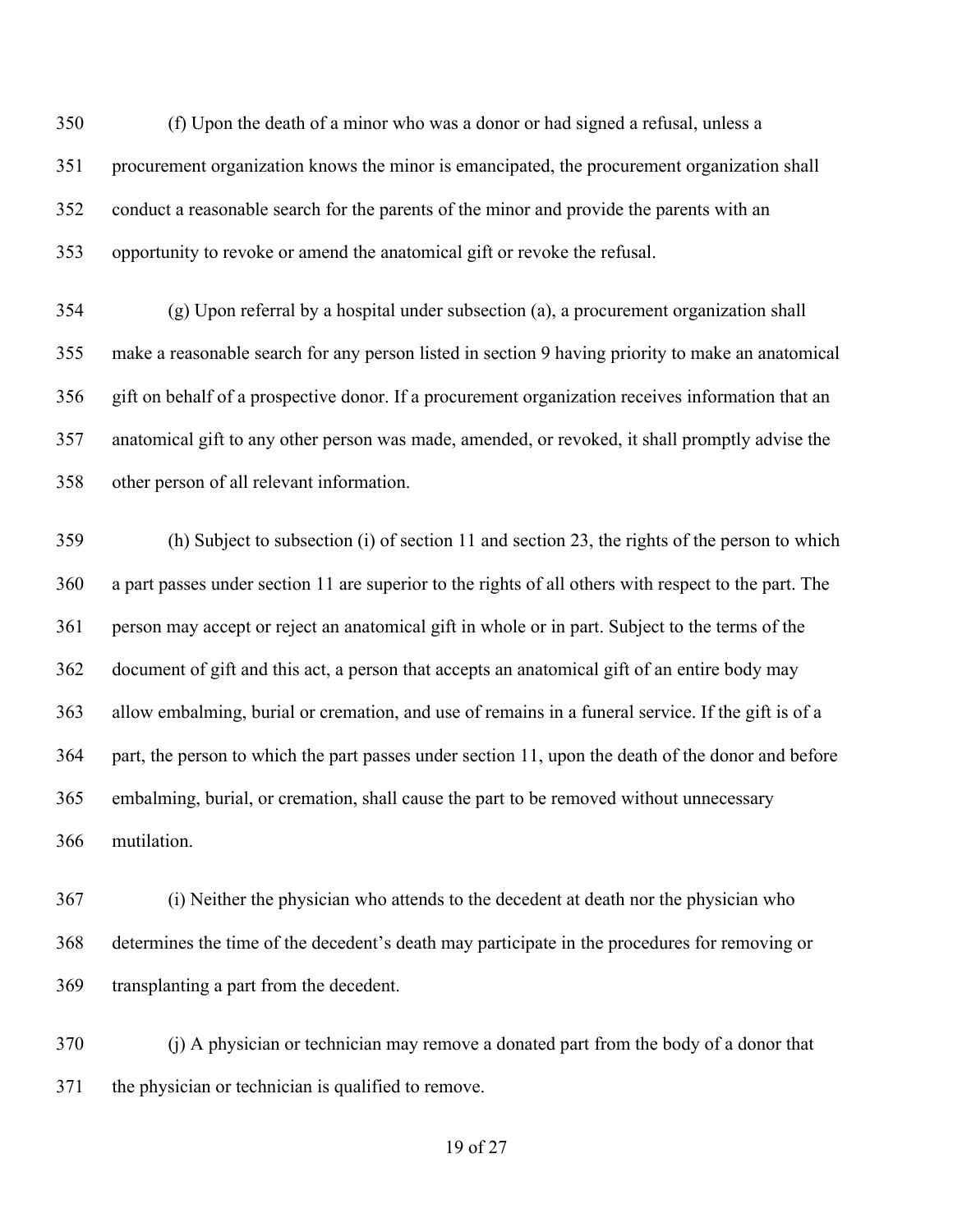| 372 | SECTION 15. COORDINATION OF PROCUREMENT AND USE. Each hospital shall                                |
|-----|-----------------------------------------------------------------------------------------------------|
| 373 | enter into agreements or affiliations with procurement organizations for coordination of            |
| 374 | procurement and use of anatomical gifts.                                                            |
| 375 | SECTION 16. SALE OR PURCHASE OF PARTS PROHIBITED.                                                   |
| 376 | (a) Except as otherwise provided in subsection (b), a person who for valuable                       |
| 377 | consideration, knowingly purchases or sells a part for transplantation or therapy if removal of     |
| 378 | such part from an individual is intended to occur after the individual's death shall be punished by |
| 379 | imprisonment in the state prison for not more than 5 years or in the house of correction for not    |
| 380 | more than 2 $\frac{1}{2}$ years, or by a fine of not more than \$50,000 or by both such fine and    |
| 381 | imprisonment.                                                                                       |
| 382 | (b) A person may charge a reasonable amount for the removal, processing, preservation,              |
| 383 | quality control, storage, transportation, implantation, or disposal of a part.                      |
| 384 | Section 17. OTHER PROHIBITED ACTS. A person who, in order to obtain a financial                     |
| 385 | gain, intentionally falsifies, forges, conceals, defaces, or obliterates a document of gift, an     |
| 386 | amendment or revocation of a document of gift, or a refusal to make a gift, shall be punished by    |
| 387 | imprisonment in the state prison for not more than 5 years or in the house of correction for not    |
| 388 | more than 2 1/2 years, or by a fine of not more than \$50,000 or by both such fine and              |
| 389 | imprisonment.                                                                                       |
| 390 | Section 18. IMMUNITY.                                                                               |
|     |                                                                                                     |

 (a) A person that acts in accordance with this act or with the applicable anatomical gift law of another state, or attempts in good faith to do so, is not liable for the act in a civil action,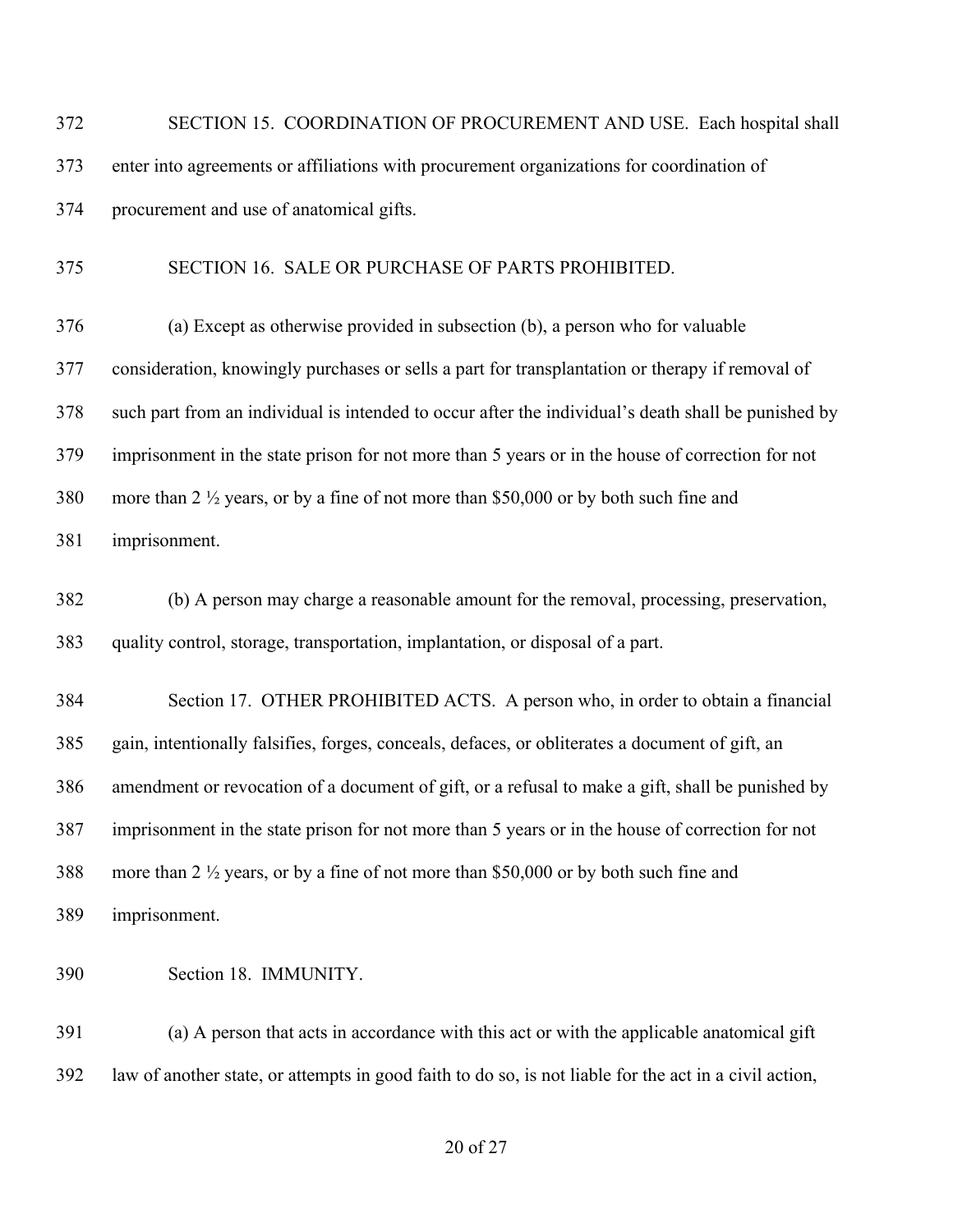criminal prosecution, or administrative proceeding. Following a donor's designation in a donor registry, signed statement by a donor in an advanced directive or donor card shall be prima facie evidence of good faith.

 (b) Neither the person making an anatomical gift nor the donor's estate shall be liable for any injury or damage that results from the making or use of the gift.

 (c) In determining whether an anatomical gift has been made, amended, or revoked under this act, a person may rely upon representations of an individual listed in section 9(a) relating to the individual's relationship to the donor or prospective donor unless the person knows that the representation is untrue.

 Section 19. LAW GOVERNING VALIDITY; CHOICE OF LAW AS TO EXECUTION OF DOCUMENT OF GIFT; PRESUMPTION OF VALIDITY.

(a) A document of gift is valid if executed in accordance with:

(1) this act;

(2) the laws of the state or country where it was executed; or

 (3) the laws of the state or country where the person making the anatomical gift was domiciled, has a place of residence, or was a national at the time the document of gift was executed.

 (b) If a document of gift is valid under this section, the law of this state governs the interpretation of the document of gift.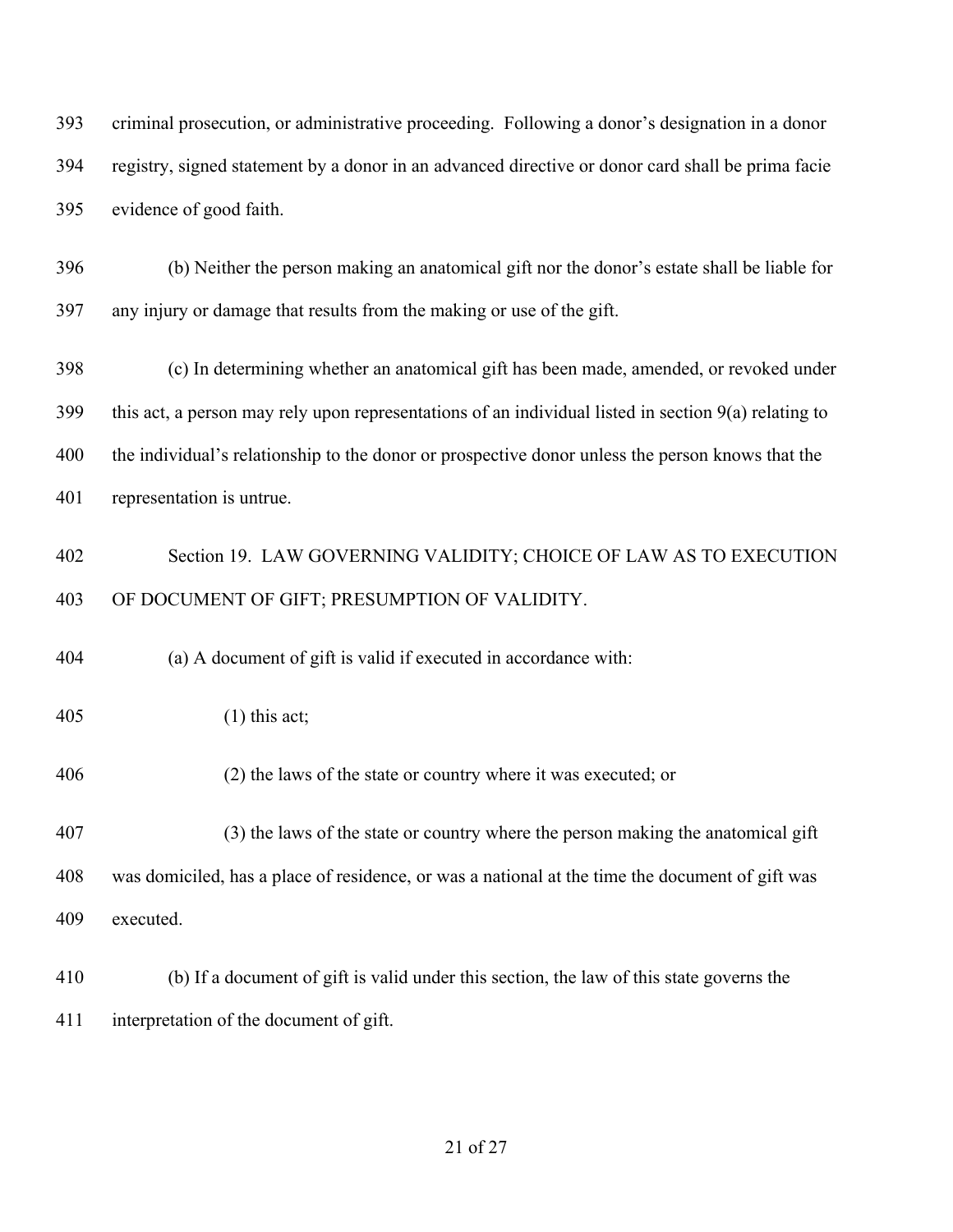(c) A person may presume that a document of gift or amendment of an anatomical gift is valid unless that person knows that it was not validly executed or was revoked.

Section 20. DONOR REGISTRY.

 (a) The registry of motor vehicles shall maintain the donor registry as set forth in section 8D of chapter 90 to identify individuals who have authorized an anatomical gift at the time of driver's licensure, renewal or identification card issuance. The registrar is authorized to contract with a qualified entity to assist with the continued development and maintenance of the donor registry as set forth in section 8D of chapter 90 and to secure grants from public and private sources and to receive and disburse funds which are assigned, donated or bequeathed to the department to cover the costs of the donor registry as set forth in section 8D of chapter 90.

(b) A donor registry must:

 (1) provide a database that includes donors who have made an anatomical gift and provide a mechanism for an anatomical gift to be removed from the database;

 (2) be accessible to a procurement organization to allow it to obtain relevant information on the donor registry to determine, at or near death of the donor or a prospective donor, whether the donor or prospective donor has made an anatomical gift; and

 (3) be accessible for purposes of paragraphs (1) and (2) 7 days a week on a 24- hour basis.

 (c) Personally identifiable information on a donor registry about a donor or prospective donor may not be used or disclosed without the express consent of the donor, prospective donor, or person that made the anatomical gift for any purpose other than to determine, at or near death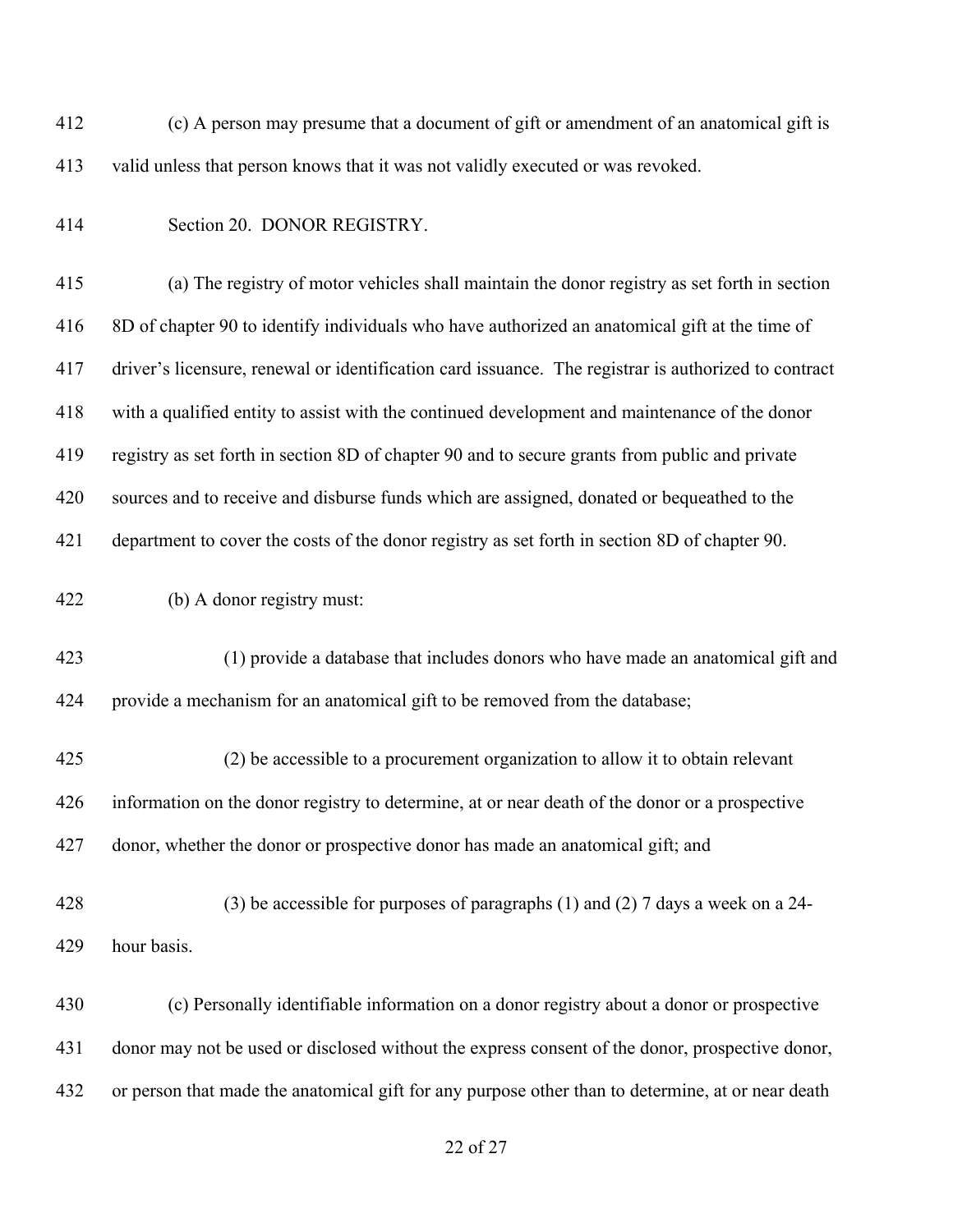of the donor or prospective donor, whether the donor or prospective donor has made, amended, or revoked an anatomical gift.

 (d) This section does not prohibit any person from creating or maintaining a donor registry that is not established by or under contract with the state. Any such registry must comply with subsections (b) and (c).

Section 21. RESERVED.

# Section 22. COOPERATION BETWEEN MEDICAL EXAMINER, DISTRICT ATTORNEY, AND PROCUREMENT ORGANIZATION.

 (a) The chief medical examiner and the district attorney shall cooperate with procurement organizations to maximize the opportunity to recover anatomical gifts for the purpose of transplantation, therapy, research, or education.

 (b) The procurement organization authorized to remove an anatomical gift from a donor whose death is under investigation shall remove the donated part from the donor's body after giving notice to the chief medical examiner or district attorney, or their respective designees, subject to this section. The chief medical examiner or the district attorney, or their respective designees, shall approve or deny removal of the anatomical gift within a time period to ensure 449 the preservation of the anatomical gift for transplantation. The procurement organization may transport the donor's body for the removal of the anatomical gift consistent with the provisions of this subsection. The chief medical examiner, or his designee, may permit the removal of the anatomical gift at the medical examiner's office. The chief medical examiner or district attorney, or their respective designees, shall be present during the removal of the anatomical gift if in their judgment such attendance would, in the opinion of the chief medical examiner or district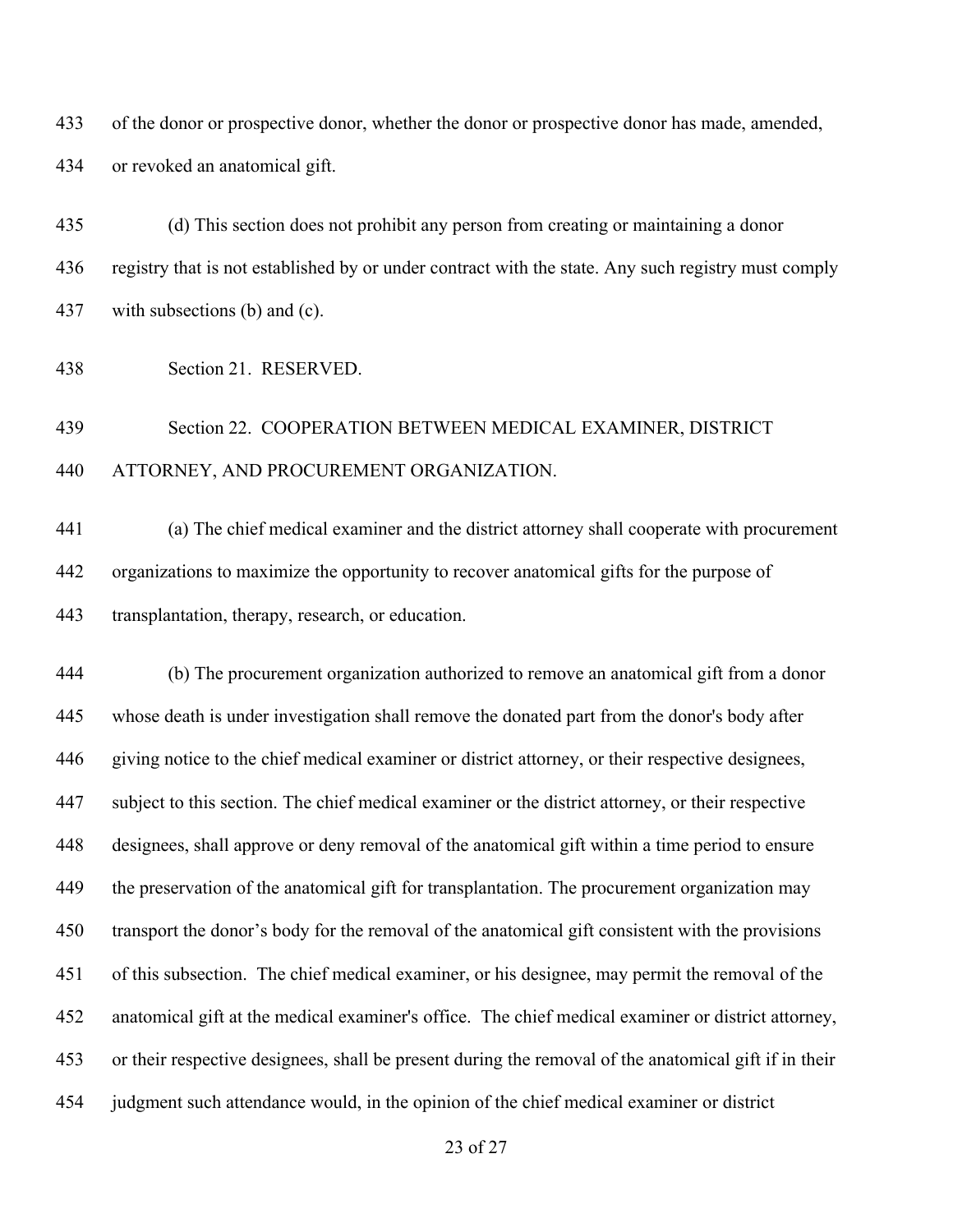attorney, or their respective designees, facilitate a donation that would otherwise be denied. In that case, the chief medical examiner or district attorney, or their respective designees, may request a biopsy or deny removal of the anatomical gift and shall explain the reasons for determining that those tissues or organs may be involved in the cause of death.

 (c) No medical examiner, physician, procurement organization who acts or attempts to act in good faith in accordance with this section shall be liable for that act in a civil action or criminal proceeding.

## Section 23. FACILITATION OF ANATOMICAL GIFT FROM DECEDENT WHOSE BODY IS UNDER JURISDICTION OF MEDICAL EXAMINER.

 (a) The chief medical examiner shall release to the procurement organization information necessary to facilitate organ and tissue donation including but not limited to the name, contact information, and available medical and social history of a decedent whose deaths have been reported pursuant to chapter 38. If the decedent's body or part is medically suitable for transplantation or therapy, the medical examiner shall release autopsy reports to the procurement organization. The procurement organization may make a subsequent disclosure of the post- mortem examination results or other information received from the medical examiner only as necessary to facilitate transplantation or therapy.

 (b) The medical examiner may conduct a medicolegal examination by reviewing all medical records, laboratory test results, x-rays, other diagnostic results, and other information that any person possesses about a donor or prospective donor whose death have been reported pursuant to chapter 38 which the medical examiner determines may be relevant to the investigation.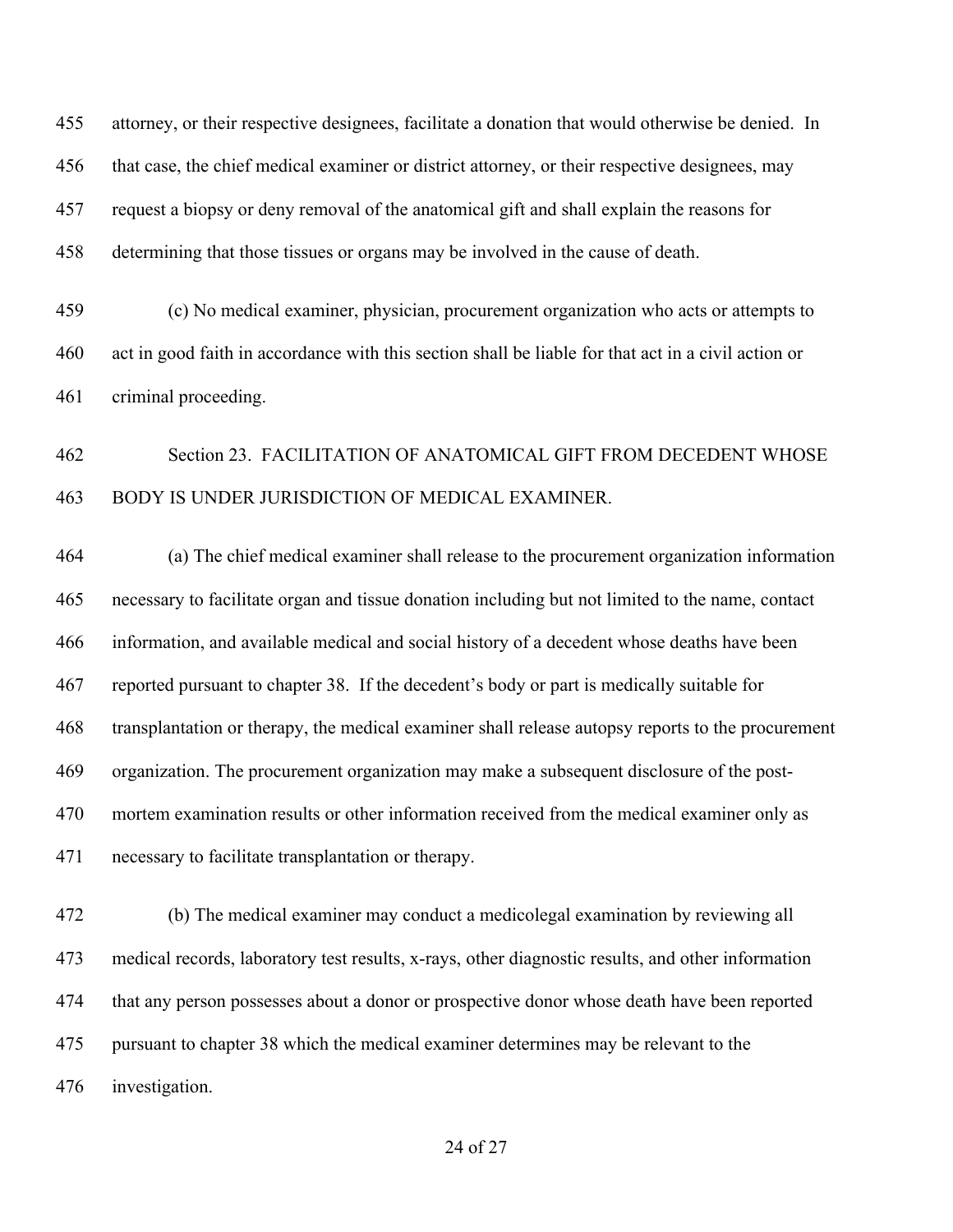(c) A person that has any information requested by a medical examiner pursuant to subsection (b) shall provide that information as expeditiously as possible to allow the medical examiner to conduct the medicolegal investigation within a period compatible with the preservation of parts for the purpose of transplantation, therapy, research, or education.

 Section 24. HONORING DONOR DECISION. An individual's decision to make a donation of that individual's own organ or tissue after death must be honored and shall not require the consent or concurrence of any individual after the donor's death. In the absence of a revocation or amendment, health care providers and procurement organizations shall act in accordance with the donor's decision and may take appropriate actions to effect the anatomical gift.

 Section 25. UNIFORMITY OF APPLICATION AND CONSTRUCTION. In applying and construing this uniform act, consideration must be given to the need to promote uniformity of the law with respect to its subject matter among states that enact it.

 Section 26. RELATION TO ELECTRONIC SIGNATURES IN GLOBAL AND NATIONAL COMMERCE ACT. This act modifies, limits, and supersedes the Electronic Signatures in Global and National Commerce Act, 15 U.S.C. Section 7001 et seq., but does not modify, limit or supersede Section 101(a) of that act, 15 U.S.C. Section 7001, or authorize electronic delivery of any of the notices described in Section 103(b) of that act, 15 U.S.C. Section 7003(b).

 SECTION 3. Chapter 90 of the General Laws is hereby amended by striking out section 8D, as appearing in the 2008 Official Edition, and inserting in place thereof, the following:-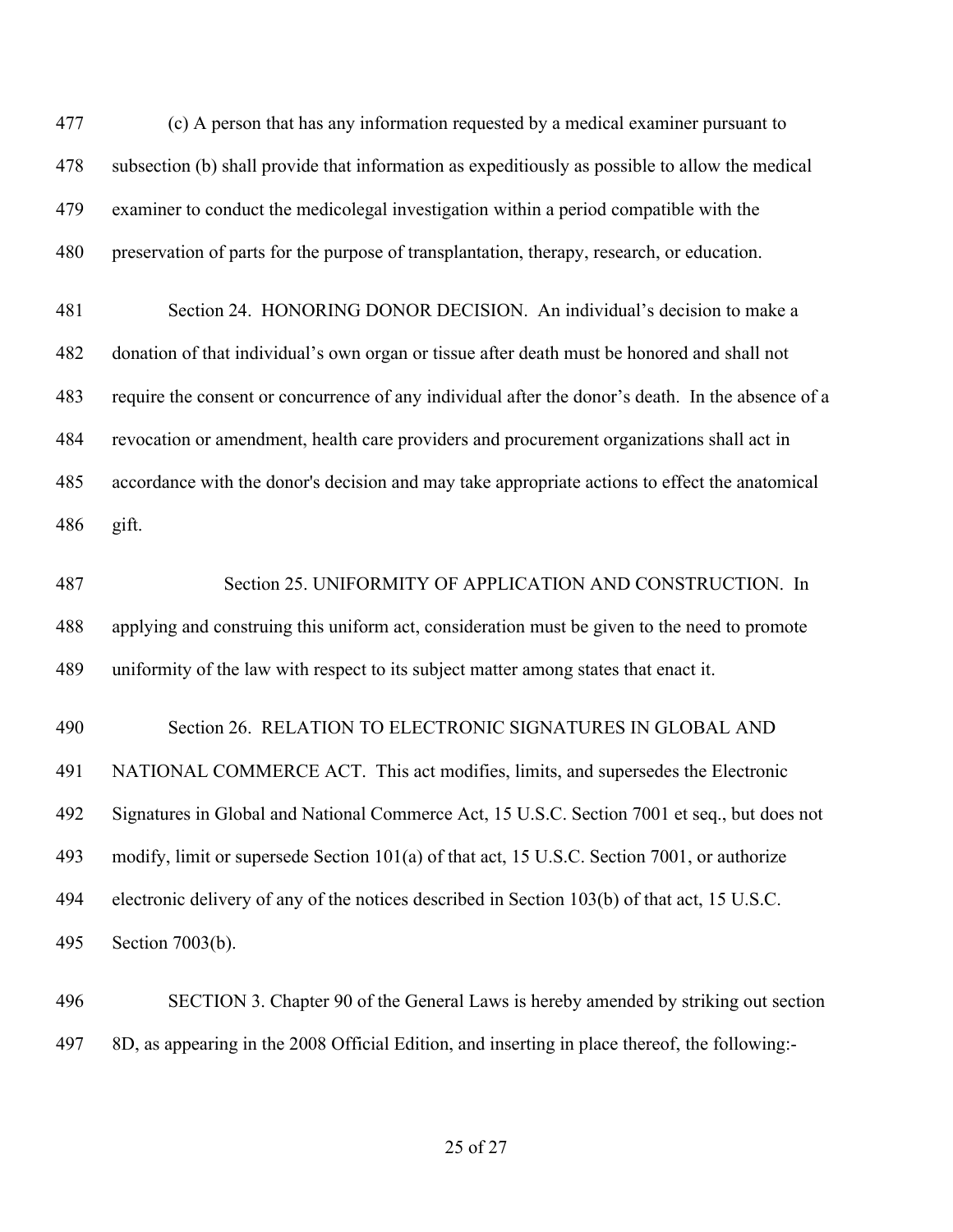Section 8D. The registrar shall include in every notice of license and registration renewal, including an electronic renewal, sent to a person licensed to operate a motor vehicle under this chapter a document or statement containing a summary description and explanation of the Massachusetts Donor Registry and the anatomical gift act, as provided for in chapter 113A.

 The registrar shall affix a suitable symbol to the license of a person who has made an anatomical gift under the provisions of chapter 113A.

 The registrar may, on behalf of the commonwealth, accept and use gifts of materials to carry out the provisions of this section, and may, on behalf of a charitable institution, accept gifts, contributions and bequests of funds from individuals, foundations and from federal or other governmental bodies for the purpose of furthering the provisions of chapter 113A and may transmit the same to such institution; may make and sign any agreements and may do and perform any and all acts which may be necessary or desirable to carry out the purposes of this section.

 The registrar shall include on any license renewal form, including any electronic renewal form, an option for the person submitting the form to donate a sum of not less than 2 dollars to the Organ and Tissue Donor Registration Fund established in section 35E1/2 of chapter 10. The registrar shall annually report the total amount designated under this paragraph to the state treasurer who shall credit amounts received for that purpose to the fund.

 Neither the registrar nor any employee of the commonwealth shall be liable in a suit for damage as a result of his acts or omissions or for any action under the provisions of this section.

 The registrar shall provide to federally-designated organ procurement organizations serving the commonwealth access through electronic transmission to names, dates of birth and